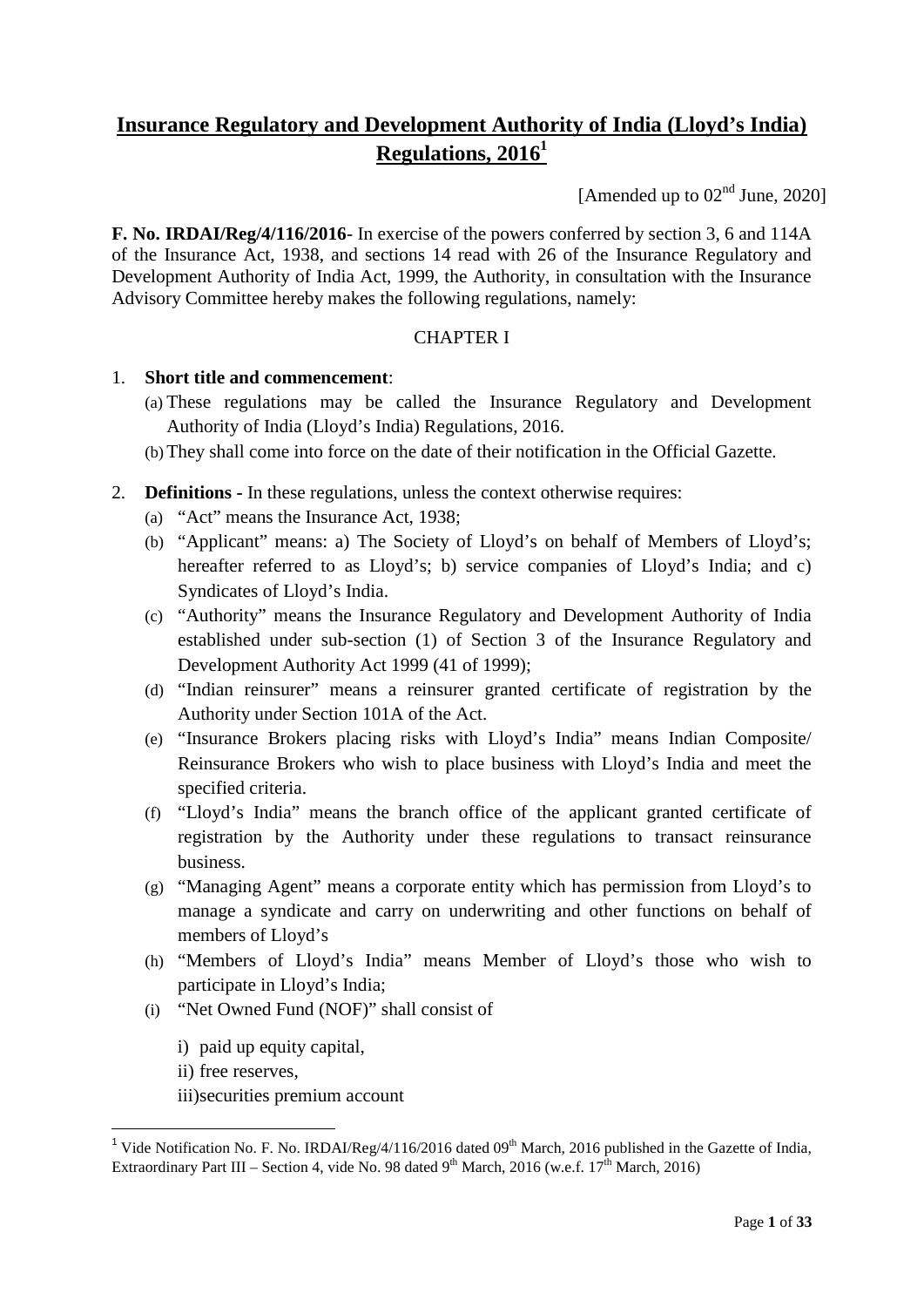sum of which is reduced by

- iv) accumulated losses,
- v) book value of intangible assets,

The Net Owned Fund should be computed on the basis of last audited Balance Sheet and any capital raised after the Balance Sheet date should not be accounted for while computing NOF.

- (j) "Service Companies of Lloyd's India" means
	- i) Service Companies promoted by Managing Agents of Lloyd's
	- ii) Service Companies promoted by Indian Companies and meets the specified criteria
- (k) "Syndicates of Lloyd's India" means Syndicates of Lloyd's who wish to participate in Lloyd's India through a service company delegated authority arrangement.
- (l) Words and expressions used and not defined in these regulations but defined in the Insurance Act, 1938 (4 of 1938) or Insurance Regulatory and Development Authority Act, 1999 (41 of 1999), shall have the meanings respectively assigned to them in those Acts, Rules, Regulations issued under those Acts as the case may be.

#### CHAPTER II

#### **CONSTITUENTS OF LLOYD'S INDIA**

#### **3. Constituents of Lloyd's India include**

- (a) Members of Lloyd's, formed collectively as
- (b) Syndicates who delegate authority to
- (c) Service companies, located within Lloyd's India
- 4. Lloyd's shall set up Lloyd's India, that will be granted certificate of registration to establish a market and associated structures for conduct of reinsurance business in India and outside India in the manner set out in the regulations.
- 5. Lloyd's India being a market shall ensure that the market and the constituents are housed within an office location of Lloyd's India for the conduct of reinsurance business.
- 6. The syndicates and service companies of Lloyd's India will also be issued certificate of registration by the Authority in accordance with these regulations.

#### **CHAPTER III**

#### **REGISTRATION OF LLOYD'S INDIA**

#### **7. Procedure for registration for Lloyd's India**

(a) The applicant desiring to carry on reinsurance business through Lloyd's India shall make a requisition for registration application in Form IRDAI/Lloyd's/ R1.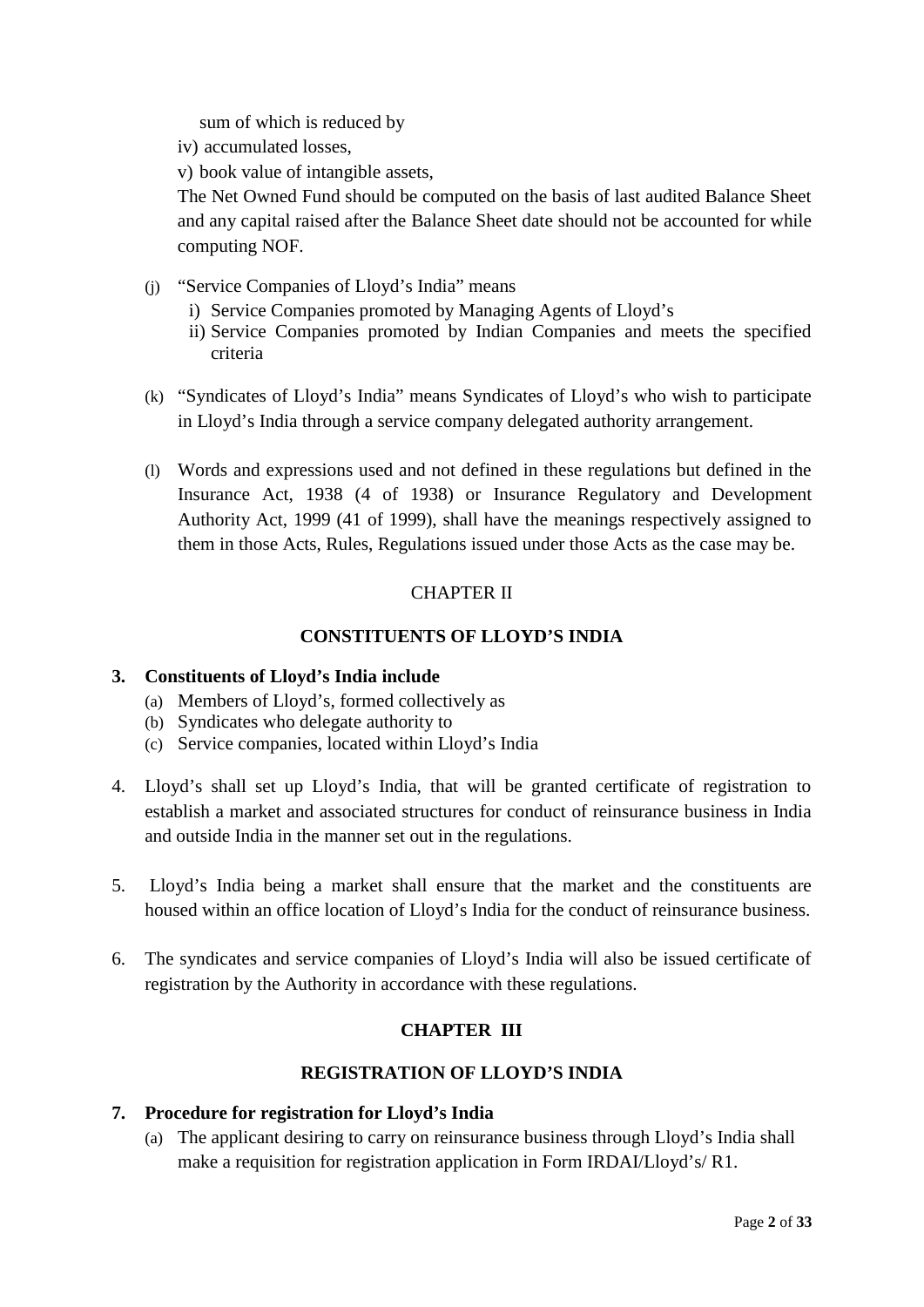- (b) The applicant, whose requisition for registration application has been accepted by the Authority, shall make an application in Form IRDAI/Lloyd's/R2 for grant of a certificate of registration for carrying on reinsurance business.
- 8. **<sup>2</sup> [Requisition for Registration application:** An applicant shall make a requisition for registration application under Regulation 7 for Re-insurance business wherein the Lloyd's India Syndicate shall maintain a minimum retention of 50% of the Indian Reinsurance business.]
- 9. **Eligibility criteria -** The Authority may consider request for requisition for registration application from the applicant to set-up Lloyd's India in India on being satisfied that:
	- (a) The applicant has obtained the prior approval or an in-principle clearance from the home country regulator at the time of filing the application with the Authority.
	- (b) The applicant shall be registered or certified in a national regulatory environment and with whom the Government of India has signed Double Taxation Avoidance Agreement.
	- (c) The Net Owned Fund of the applicant shall not be less than the prescribed amount of rupees five thousand crore at any time.
	- (d) The applicant shall have a minimum credit rating which is having atleast good financial security characteristics from any of the internationally renowned credit rating agencies for the last 3 years.
	- (e) The applicant shall have been in reinsurance business for at least 10 years.
	- (f) The applicant shall have a solvency margin as stipulated by the home regulator.
	- (g) The applicant shall infuse a minimum assigned capital of rupees one hundred crore into Lloyd's India.
	- (h) Any other requirement that may be specified by the Authority from time to time.

#### **10. Requisition for Registration Application**

(a) An applicant shall be eligible to apply for requisition of application, if such applicant upon registration will be an insurer as defined in section 2(9)(d) of the Act:

Provided that the applicant whose:

i. requisition for registration application has been rejected by the Authority at any time during the preceding three financial years on the date of requisition for registration application; or

<sup>&</sup>lt;sup>2</sup> Substituted by Insurance Regulatory and Development Authority of India (Re-insurance) Regulations, 2018 dated  $30<sup>th</sup>$  November, 2018 (w.e.f. 1st January, 2019). Prior to its substitution, regulation 8 read as under:

**<sup>&</sup>quot;Requisition for registration application** – An applicant shall make a requisition for registration application under regulation 7 for reinsurance business in any of the following:

<sup>(</sup>a) Category I – wherein each syndicate shall maintain a minimum retention of 50% of the Indian reinsurance business.

<sup>(</sup>b) Category – II – wherein each syndicate shall maintain a minimum retention of 30% of the Indian reinsurance business."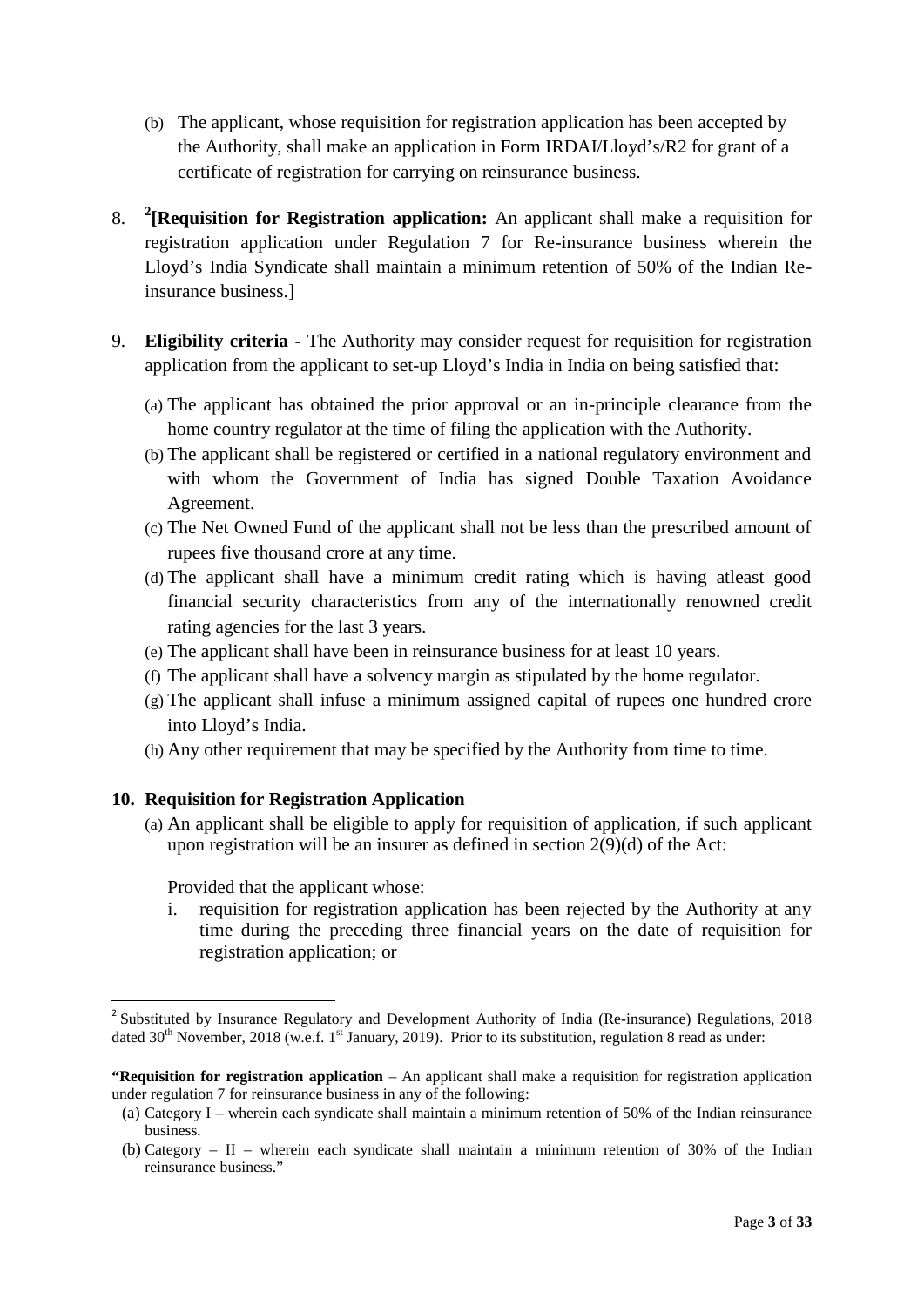- ii. application for registration has been rejected by the Authority at any time during the preceding three financial years on the date of requisition for registration application; or
- iii. certificate of registration has been cancelled or withdrawn by the Authority in the preceding three years; shall not be eligible to make a requisition for registration application under these regulations.
- 11. Every requisition for registration application shall be accompanied by:
	- (a) a certified copy of the charter and byelaws under the Lloyd's Act, 1982 which details the manner of formation and conduct of its business;
	- (b) the name, position, address and the occupation of the person proposed to be in-charge of the operations in India;
	- (c) a statement indicating infusion of the assigned capital as may be specified by the Authority from time to time;
	- (d) a certified copy of the annual report of applicant for the last five years preceding the year of filing of requisition of registration application
	- (e) copy of the certificate from the home country regulator that the applicant has the necessary permissions to open Lloyd's India.
	- (f) a letter of comfort from Lloyd's that it shall meet claims against members of Lloyd's underwriting reinsurance through a Service Company in Lloyd's India and that the holder of reinsurance policy issued by a member of Lloyd's under these regulations shall have recourse to Lloyd's Chain of Security, including the Central Fund at all times.
	- (g) any other requirement that may be specified by the Authority from time to time.
- 12. **Furnishing of further information and clarification, etc**. The Authority may require the applicant, to furnish further information or clarification regarding the matters relevant to consider the requisition for registration application.

#### 13. **Consideration of requisition for registration application**.-

- (a) The Authority shall take into account all matters relating to carrying on the business of reinsurance by the applicant while considering its requisition for registration application.
- (b) In particular and without prejudice to the generality of the foregoing, the Authority shall consider the following matters, namely:-
	- (i) the general track record of conduct and performance of the applicant in the field of business/ profession they are engaged in;
	- (ii) the record of conduct and performance of the directors and persons in management of the applicant;
	- (iii) the proposed infrastructure of Lloyd's India, to effectively carry out the reinsurance business;
	- (iv) the proposed business plan for the five succeeding years;
	- (v) other relevant matters for carrying out the provisions of the Act.
- (c) The Authority on being satisfied with the information submitted that-
	- (a) the requisition in Form IRDAI/ Lloyd's/ R1 is complete in all respects and is accompanied by all documents required therein;
	- (b) Lloyd's India will carry on all functions in respect of the reinsurance business;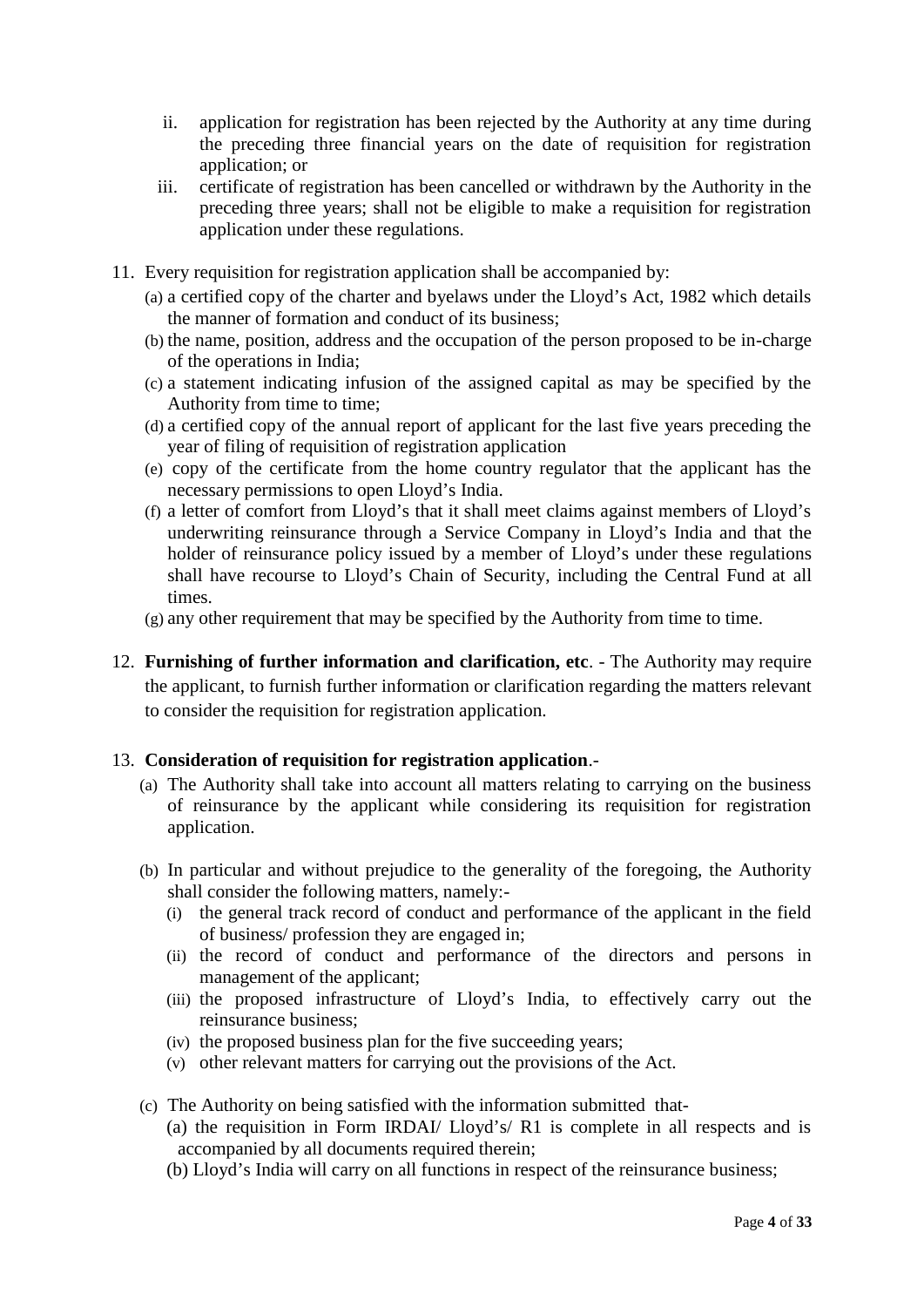may accept the requisition and direct supply of the application for registration to the applicant.

#### 14. **Rejection of requisition for registration application** –

- (1) Where the requirements under regulation 13 are not complied with, the Authority may, after giving the applicant a reasonable opportunity of being heard, reject the requisition for registration application.
- (2) The order rejecting the application under sub-regulation (1) shall be communicated by the Authority within thirty days of such rejection to the applicant in writing stating therein the ground on which the requisition for registration application has been rejected.
- (3) An applicant aggrieved by the decision of the Authority under sub-regulation (2) may, within a period of fortyfive days from the date on which a copy of the decision is received appeal to the Securities Appellate Tribunal (SAT) for reconsideration of the decision.

#### 15. **Application for registration –**

- (1) An applicant, whose requisition for application for registration has been accepted, may make an application in Form IRDAI/Lloyd's/ R2 for grant of certificate of registration.
- (2) Every application shall be accompanied by---
	- (a) documentary proof of evidence of having rupees one hundred crore or more assigned capital;
	- (b) an affidavit by the person authorised by the Board of Directors or the executive committee of Management, of the applicant, as the case may be, certifying that the requirements of the assigned capital have been satisfied;
	- (c) an affidavit by the applicant certifying that the requirements of section 6(2) of the Act to the effect that Net Owned Fund of the company is above rupees five thousand crore, have been satisfied
	- (d) the receipt showing payment of non-refundable fee of rupees five lakhs;
	- (e) a certificate from a practising chartered accountant or a practising company secretary certifying that all the requirements relating to registration fees, assigned capital and other requirements of the Act have been complied with by the applicant;
	- (f) any other information required by the Authority during the processing of the application for registration.

#### **16. Consideration of Application**

- (a) The Authority shall take into account for considering the grant of certificate of registration, all matters relating to carrying on the business of reinsurance by the applicant through Lloyd's India.
- (b) In particular and without prejudice to the generality of the foregoing, the Authority shall consider the following matters for grant of certificate to the applicant, namely:- (a) the record of conduct and performance of the directors and persons in management of the applicant;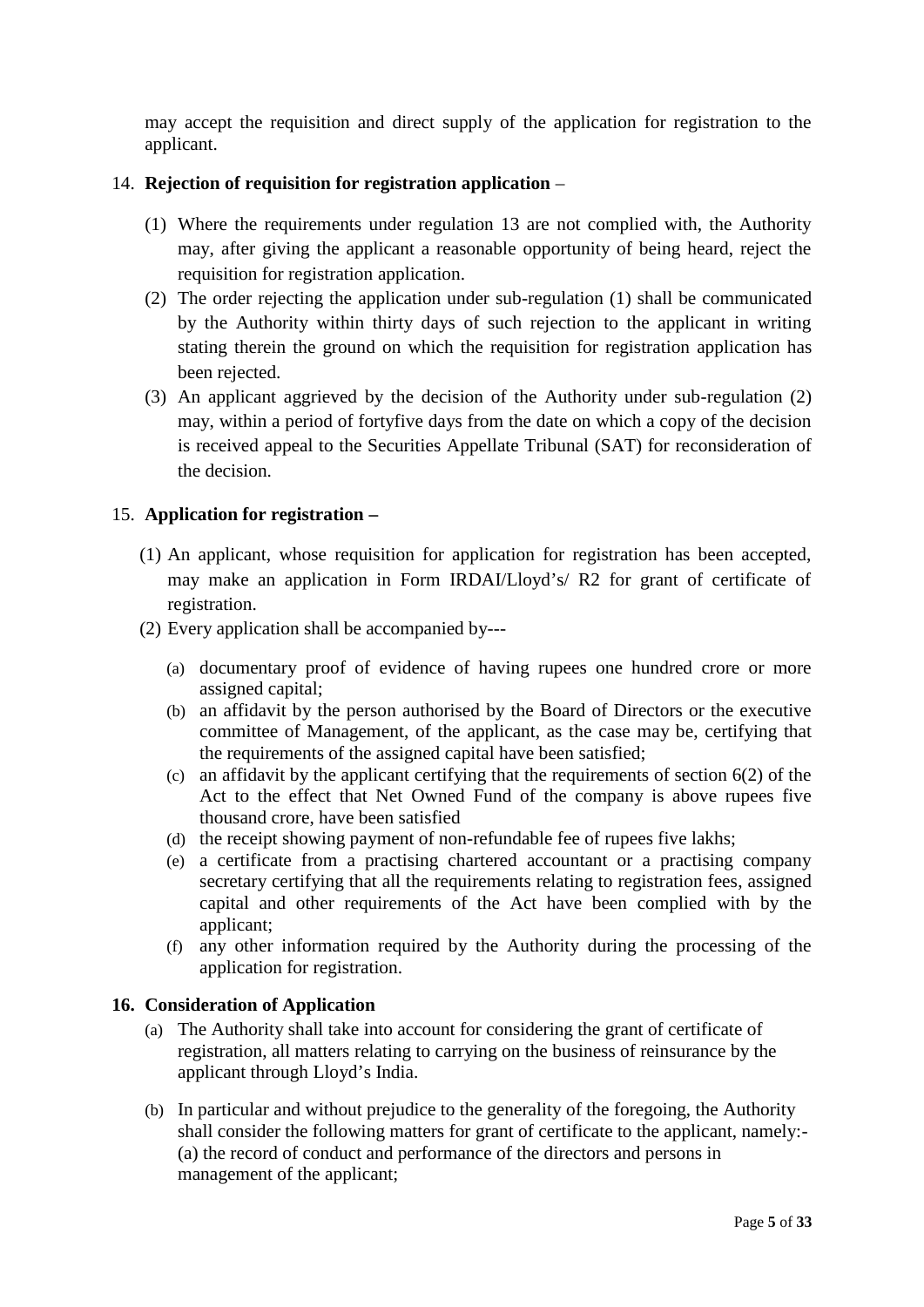(b) the proposed infrastructure of Lloyd's India;

- (c) the proposed underwriting skills that will be transferred to Lloyd's India;
- (d) other relevant matters for carrying out the provisions of the Act.
- (c) The Authority on being satisfied that---
	- (i) the application in Form IRDAI/ Lloyd's/ R2 is complete in all respects and is accompanied by all documents required therein;
	- (ii) the applicant shall carry on the reinsurance business as may be specified;

may accept the application for registration to the applicant.

#### **17. Rejection of application for registration**

(a) Where an application for registration is not complete in all respects and does not conform to the regulations or instructions specified in Form IRDAI/ Lloyd's/ R2, and after considering the matter referred to in regulations 15, 16 and 19 and on being satisfied that it is not desirable to grant a certificate of registration the Authority, by an order, may reject the application.

Provided before rejecting the application the applicant is given a reasonable opportunity of being heard by the Authority.

- (b) The order rejecting the application under sub-regulation (1) shall be communicated by the Authority within thirty days of such rejection to the applicant in writing stating therein the ground on which the application has been rejected.
- (c) An applicant aggrieved by the decision of the Authority under sub-regulation (2) may, within a period of thirty days from the date on which the copy of the decision is received, appeal to the SAT for reconsideration of such decision.
- (d) The fees, referred to in clause (d) of regulation 15(2), shall not be refunded.
- 18. **Manner of payment of fee for registration** The non-refundable fee of rupees five lakhs shall be remitted by a bank draft issued by any scheduled bank in favour of the Insurance Regulatory and Development Authority of India or by recognised electronic funds transfer to Insurance Regulatory and Development Authority of India.
- 19. **Grant of certificate of registration** The Authority, after making such inquiry as it deems fit and on being satisfied that –
	- (a) The applicant is eligible, and in his/ her opinion, is likely to meet effectively its obligations imposed under the Act;
	- (b) the financial condition and the general character of management of the applicant are sound;
	- (c) the volume of business likely to be available to and earning prospects of the applicant will be adequate;
	- (d) the interests of the general public will be served if the certificate is granted to the applicant in respect of the class of reinsurance business specified in the application; may register the applicant as a branch office of Lloyd's  $3$ [\*\*\*] for which the applicant is found suitable and grant the applicant a certificate in Form IRDAI/Lloyd's /R3.

<sup>3</sup> The words "for reinsurance category as specified in Regulation 8 of these regulations" omitted by Insurance Regulatory and Development Authority of India (Re-insurance) Regulations, 2018 dated 30th November, 2018 (w.e.f.  $1<sup>st</sup>$  January, 2019);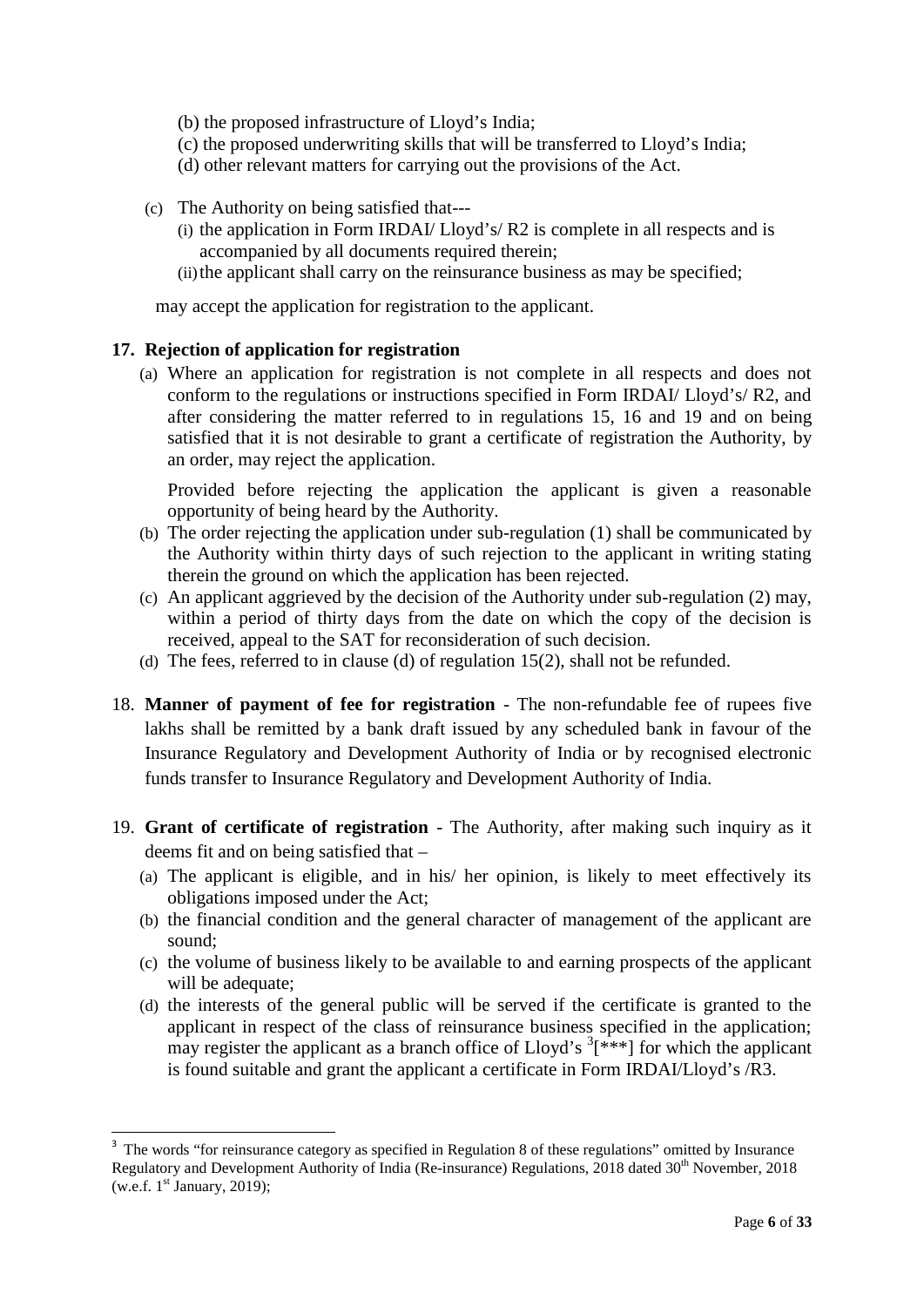#### **20. Conditions governing the approval of Lloyd's India**

While considering the grant of certificate of registration for Lloyd's India, the Authority shall stipulate the following conditions:

- a. The applicant shall furnish a duly certified copy of the resolution of the Board of Directors or the Executive Committee of Management of the applicant, as the case may be, in support of the commitment given in the letter of comfort as per Regulation 11(f).
- b. Lloyd's India shall be capable of underwriting risks and settling claims on behalf of member of Lloyd's.
- c. The minimum assigned capital shall be invested in accordance with the IRDAI (Investment) Regulations, 2000 as amended from time to time.
- d. The applicant shall make a firm commitment to appoint in its branch office in India, sufficiently skilled staff to underwrite specialized classes of business and that the underwriting of Indian business shall take place at the Indian branch on behalf of members of Lloyd's.
- e. The applicant shall make a commitment to organise training of Indian underwriters in handling various classes of business.
- f. Lloyd's India shall comply with the requirements of Foreign Exchange Management Act, 1999 and any other law in force governing the operations of such offices.
- g. Lloyd's India shall follow the Insurance Act, 1938, IRDA Act, 1999, Rules, Regulations, circulars, guidelines, etc. in its operations.
- 21. **Time Limit:** An applicant who has been granted a certificate of registration under these Regulations shall commence reinsurance business for which he has been authorised within twelve months of the date of registration.

Provided, however, that if Lloyd's India is not able to commence the reinsurance business within the specified period of twelve months, it can, before the time limit expires, seek an extension, by a proper written application, to the Chairperson of the Authority.

- (a) The Chairperson of the Authority on receipt of the request will examine it and communicate the decision in writing either rejecting the request or granting it.
- (b) No extension of time shall be granted by the Chairperson of the Authority beyond eighteen months from the date of grant of certificate of registration under Regulation 19.

#### **CHAPTER IV**

#### **MEMBER'S OF LLOYD'S INDIA**

#### **22. Member of Lloyd's India**

- (a) Lloyd's India shall inform the Authority in the format given in Annexure "1" of Members of Lloyd's who wish to participate in Lloyd's India.
- (b) The list of Members of Lloyd's underwriting through Service Companies of Lloyd's India shall be furnished to the Authority on an annual basis.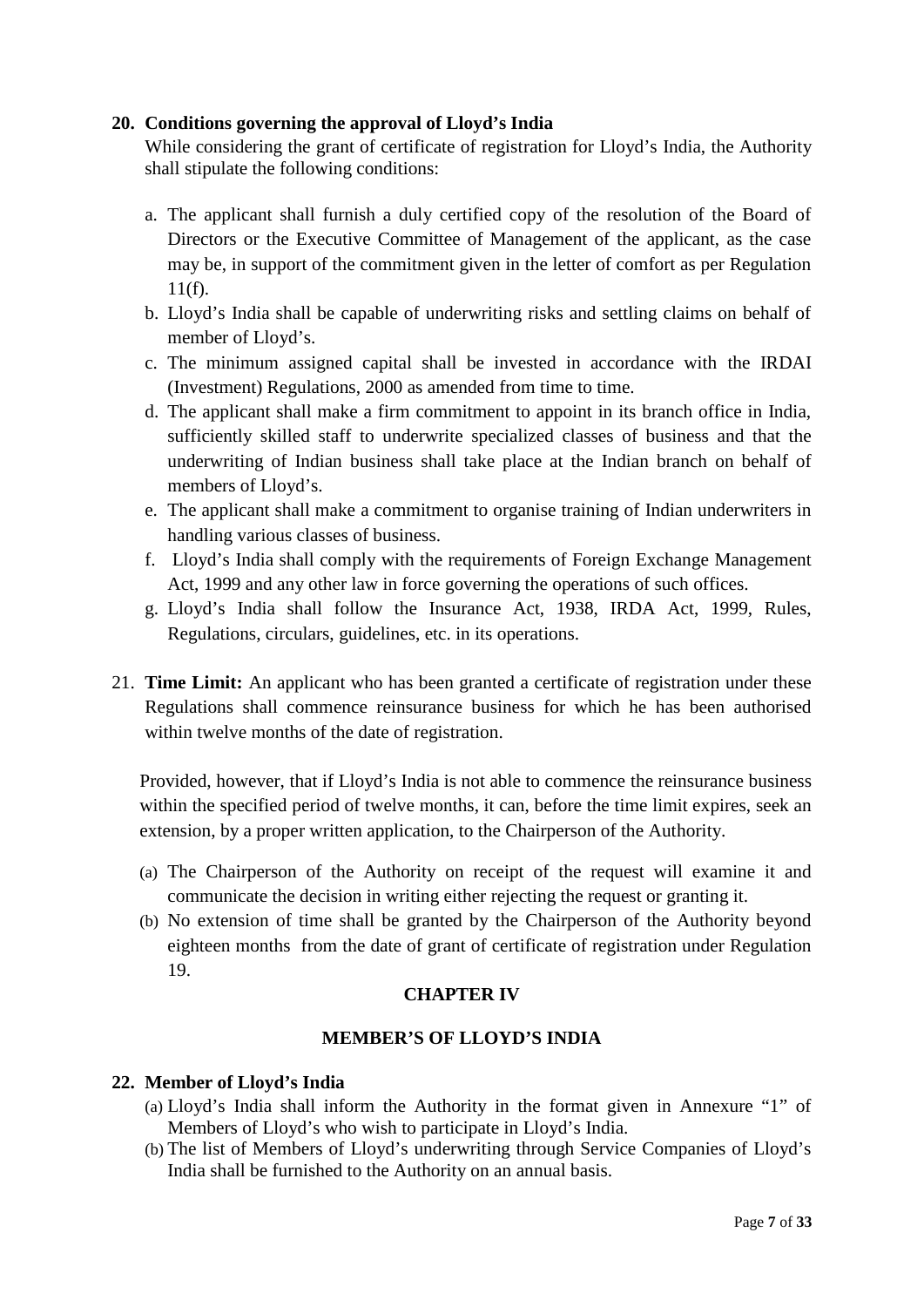### **CHAPTER V**

#### **SERVICE COMPANIES OF LLOYD'S INDIA**

#### **23. Norms for establishing Service Companies of Lloyd's India**

- (a) Managing Agents of Lloyd's and Indian companies wishing to participate in Lloyd's India shall set up a service company with the following norms
	- i. The service company may be a private or a public limited company with a minimum capital of rupees five lakh.
	- ii. The main objects of MOA/ AOA shall be to provide all technical, underwriting, binding risks, settling claims, administrative, accounting, investment, regulatory and other assistance to the syndicate(s) whom they represent.
	- iii. The service company shall be responsible for all statutory  $\&$  regulatory filings and compliances on behalf of the syndicate it represents.
	- iv. The Chief Executive Officer (CEO) of a service company shall be subject to fit & proper criteria and shall be appointed with prior approval of the Authority.
	- v. Any other requirement that may be specified by the Authority from time to time

#### **24. Procedure for registration of service company for Lloyd's India**

- (a) The Managing Agents of Lloyd's who wish to set-up a service company to underwrite reinsurance at Lloyd's India shall make an application to the Authority through Lloyd's India in the format given at Annexure "2".
- (b) Indian companies who wish to set-up a service company for Lloyd's India shall make an application to the Authority through Lloyd's India in the format given at Annexure "2".
- (c) The service company shall indicate the syndicate(s) that it may or may not represent in Lloyd's India.
- (d) The application for registration of a service company for Lloyd's India shall be accompanied with fee of rupees fifty thousand.

#### **25. Undertakings to be completed by service company for Lloyd's India**

- (a) The service company shall complete the Lloyd's Service Company Coverholder Undertaking through which the Service Company agrees to comply with all relevant rules and requirements of Lloyd's and the local legal, fiscal, taxation and regulatory authorities.
- (b) The service company shall also complete the Lloyd's Coverholder Decision Paper which provides detailed information on the proposed Service Company, including:
	- i. the level of underwriting and claims authority granted to the Service Company,
	- ii. the business strategy for the Service Company,
	- iii. details relating to principal staff operating in the Service Company,
	- iv. financial information,
	- v. professional indemnity details,
	- vi. classes of business to be underwritten by the Service Company,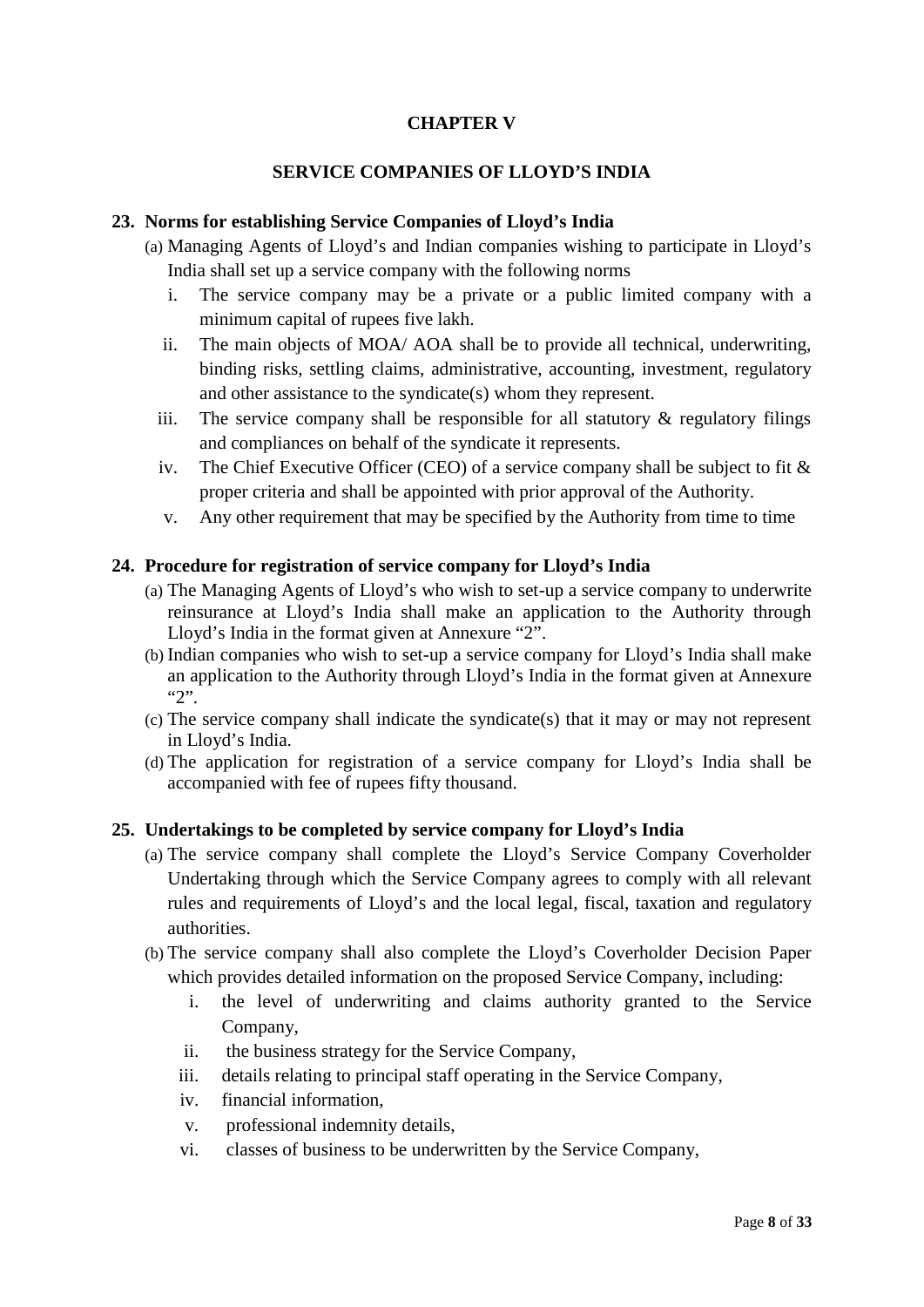- vii. the approach the Service Company will take to ensure compliance with registration requirements
- viii. other requirements as specified by Lloyd's subject to approval of the Authority.
- (c) Subsequent to completing the decision paper, the service company shall perform Lloyd's Service Company Self- Assessment against the Lloyd's Minimum Standards which includes information such as any internal audit carried out on the Service Company.
- (d) Any other requirement that may be specified by the Authority from time to time.

#### **26. Consideration of application to become a service company of Lloyd's India**

(a) The Chairperson of the Authority after taking into account all submissions including the recommendation of

Lloyd's India shall issue a certificate of registration jointly to the service company of Lloyd's India and the syndicate (s) it represents.

(b) The certificate of registration granted shall be valid for a period of 3 years.

#### **27. Conditions governing service companies of Lloyd's India**

- (a) The service companies of Lloyd's India shall be subject to compliance of the conditions laid down by Lloyd's India.
- (b) The service companies shall enter into Service Company Underwriting Agreement, a contract that delegates authority to the service company from the Members of the relevant syndicates.
- (c) The service company of Lloyd's India under the Service Company Underwriting Agreement shall be responsible for the following:
	- i. Binding insurances and amendments thereto on behalf of Members of Lloyd's;
	- ii. Acting on behalf of Members of Lloyd's for the purpose of receiving premiums from reinsured's and settling refunds and to receive claims money prior to onward transmission to reinsured's;
	- iii. management and control of expenses;
	- iv. employment of underwriting staff;
	- v. Any other task that may be entrusted to it by Lloyd's India to carry out the business of reinsurance in an efficient manner.
- (d) The service company shall undertake the following:
	- i. issuance of documents evidencing the contracts of insurance, endorsements and other such documents evidencing cover as may be agreed in writing by the underwriters;
	- ii. collect and process premiums and return premiums on the underwriters behalf;
	- iii. handle claims and/or settle claims, if authorised;
	- iv. shall use prominently the name of the Syndicates which they represent and that they are merely writing on Syndicates capacity and not acting as insurers themselves;
	- v. skill development and capacity building of local talent;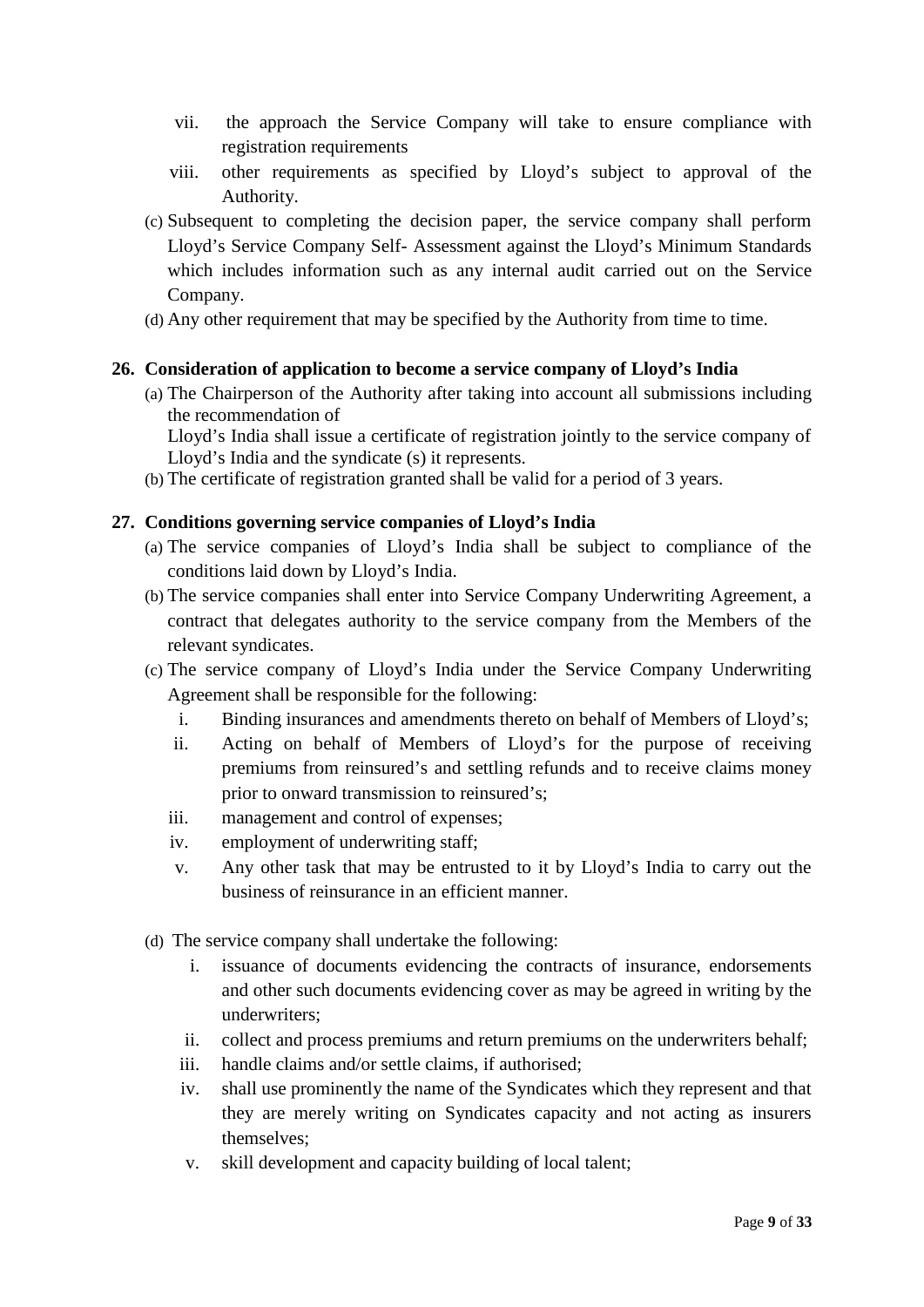- vi. strive to make India as a reinsurance hub;
- vii. compliance with FEMA and other local laws;
- viii. compliance to the conditions laid down by Lloyd's India;
- ix. compliance of Act, Regulations, guidelines, circulars issued by the Authority;
- x. compliance to any other requirement that may be specified by the Authority from time to time.

# **28. Rejection of application or revocation of certificate of registration for a service company of Lloyd's India**

- (a) Where an application of Indian company for setting up a service company is rejected by Lloyd's India, the Indian company may appeal to the Authority.
- (b) The Authority may consider the appeal and considering all facts of the case may pass necessary orders. In case the application of a service company of Lloyd's India is rejected by the Authority, such an order shall be communicated by the Authority within thirty days of such rejection in writing stating therein the ground on which the application has been rejected.
- (c) Where the certificate of registration issued by the Authority is sought to be revoked by Lloyd's India the same shall be sent to the Authority along-with the recommendation of Lloyd's India giving the reasons for revocation.
- (d) The Authority may consider the request and considering all facts of the case may pass necessary orders.
- (e) In case the certificate of registration of a service company of Lloyd's India is revoked by the Authority, such an order shall be communicated by the Authority within thirty days of such revocation in writing stating therein the ground on which the application has been revoked.
- (f) An applicant aggrieved by the decision of the Authority under sub-regulation (b) may, within a period of forty-five days from the date on which a copy of the decision is received appeal to the Securities Appellate Tribunal (SAT) for reconsideration of the decision.

#### **29. Renewal of certificate of registration for a service company of Lloyd's India**

- (a) The service company shall apply for renewal of certificate of registration through Lloyd's India in the same format given in Annexure "2".
- (b) The procedure of renewal of certificate of registration of a service company, consideration of the application, undertakings and conditions governing their conduct shall be as specified in Regulations 24, 25, 26 and 27 above.

#### **30. Surrender of certificate of registration of a service company of Lloyd's India**

- (a) A service company may apply for a surrender of certificate of registration through Lloyd's India.
- (b) The Authority may consider the request for surrender after considering all facts of the case including servicing of the existing contracts and may pass necessary orders.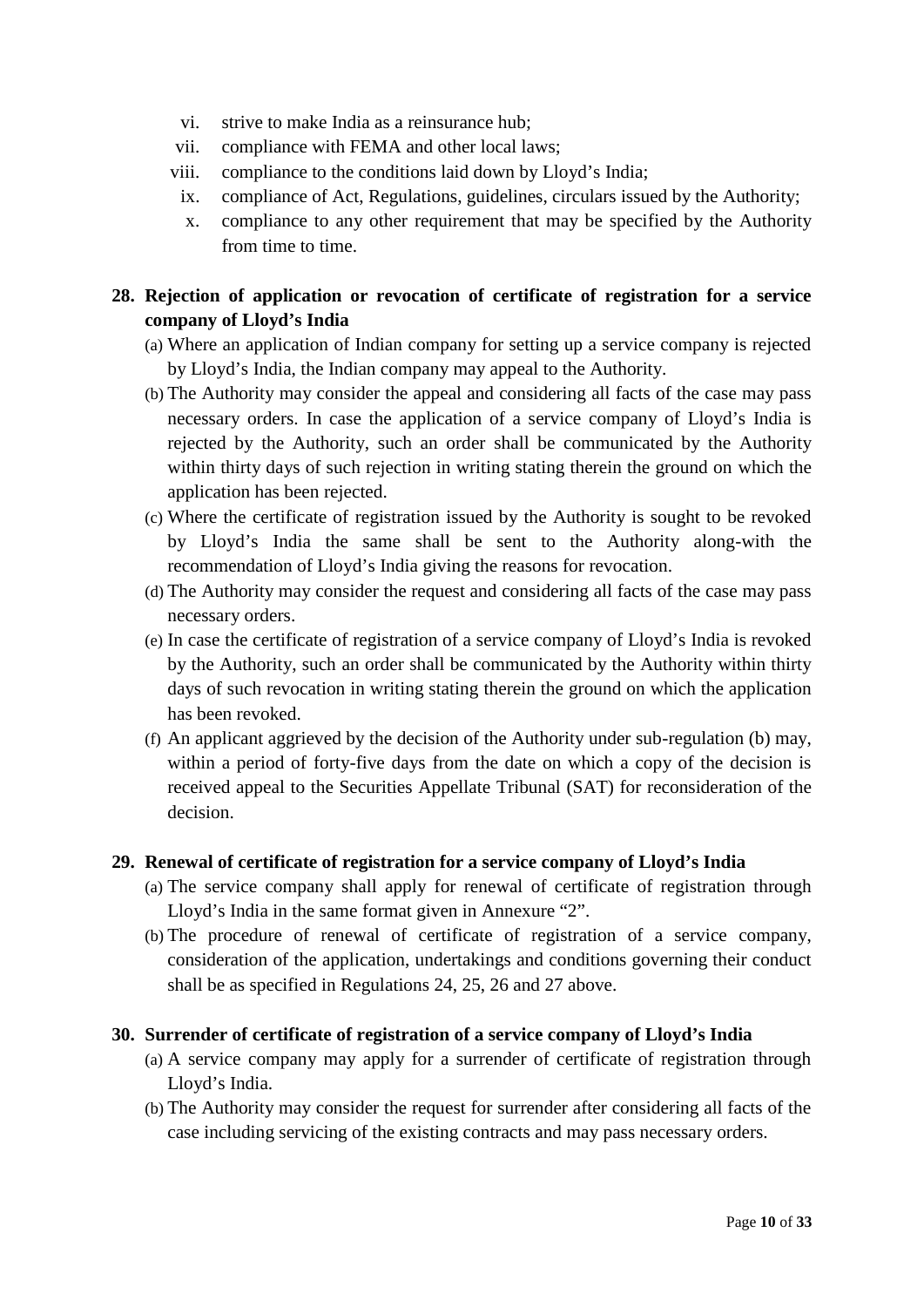# **CHAPTER VI**

#### **SYNDICATES PARTICIPATING IN LLOYD'S INDIA**

#### **31. Procedure for syndicates participating in Lloyd's India**

(a) Syndicates of Lloyd's who wish to underwrite reinsurance through a Service Company in Lloyd's India shall apply along-with the service company to the Authority through Lloyd's India in the format given at Annexure "2".

#### **32. Consideration of application to underwrite in Lloyd's India**

(a) The Chairperson of the Authority after taking into account all submissions including the recommendation of Lloyd's India shall issue a certificate of registration jointly to the service company of Lloyd's India and the syndicate(s) it represents.

#### **33. Conditions governing approval to operate as a syndicate in Lloyd's India**

- (a) Every syndicate shall through the service company maintain an assigned capital of rupees five crore.
- (b) The syndicates shall enter into Service Company Underwriting Agreement, a contract that delegates authority to the service company from the Members of Lloyd's of the relevant syndicates.
- (c) Syndicates of Lloyd's India shall ensure that:
	- i. the reinsurance business is managed on behalf of the members of Lloyd's India through the service company;
	- ii. the members of the syndicates contract with the reinsured;
	- iii. premiums are collected at syndicate level and carried to a premium trust funds held for that syndicate;
	- iv. outward reinsurance is placed and recoveries are collected at syndicate level;
	- v. expenses associated with the conduct of the business are incurred and paid at syndicate level;
	- vi. liabilities are paid at syndicate level;
	- vii. surpluses are determined at syndicate level;
- viii. cash calls are made at syndicate level; and
- ix. any other requirement that may be specified by the Authority from time to time.

#### **34. Renewal of certificate of registration to underwrite in Lloyd's India**

- (a) The syndicates of Lloyd's India shall apply along-with the service companies to the Authority through Lloyd's India in the format given at Annexure "2".
- (b) The procedure of renewal of certificate of registration of a syndicate of Lloyd's India, consideration of the application and conditions governing their conduct shall as specified in Regulations 31, 32 and 33 above.

#### **35. Surrender of certificate of registration to underwrite in Lloyd's India**

(a) A syndicate may apply for a surrender of certificate of registration through Lloyd's India.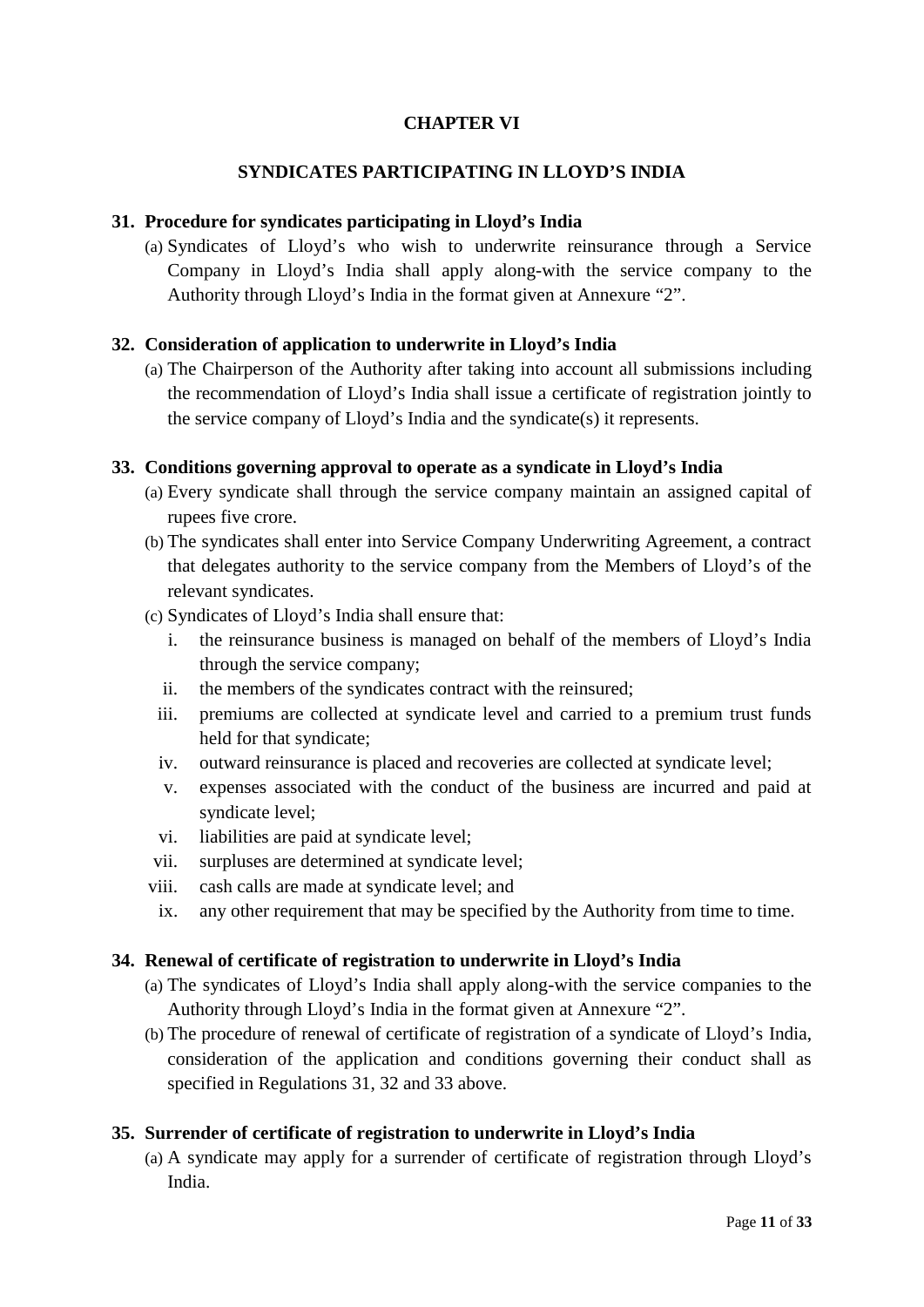(b) The Authority may consider the request for surrender after considering all facts of the case including servicing of the existing contracts and may pass necessary orders.

#### **CHAPTER VII**

#### **INSURANCE BROKERS PLACING RISKS WITH LLOYD'S INDIA**

#### **36. Norms for becoming an Insurance broker placing risks with Lloyd's India**

- (a) Only those insurance brokers who have been granted certification of registration by the Authority to work as composite or reinsurance brokers can work for Lloyd's India.
- (b) The functioning of insurance brokers associated with Lloyd's India will be governed by the IRDA (Insurance Brokers) Regulations, 2013.

#### CHAPTER VIII

#### **MANNER AND PAYMENT OF FEES**

#### **I. Lloyd's India**

#### 37. **Annual fee**. –

- (1)Lloyd's India which has been granted a certificate of registration under Section 3 of the Act shall pay an annual fee to the Authority by 31st day of December of each financial year.
- (2)The annual fee shall be higher of
	- (a) five lakhs rupees, or
	- (b) one twentieth of one percent of the total premium in respect of facultative reinsurance accepted in India during the financial year preceding the year in which the annual fees is required to be paid subject to a maximum of rupees ten crore.
- 38. (1) If Lloyd's India fails to deposit the annual fee before the date specified in regulation 37, the Authority may accept the payment of annual fee along with an additional fee by way of penalty of:
	- a. Two percent of the annual fee if paid within 30 days from the specified date.
	- b. Ten percent of the annual fee if paid before the end of financial year

(2) Where Lloyd's India has failed to pay the fee before the end of the financial year then, certificate of registration shall be liable to be cancelled.

39. **Manner of payment of fee** - The annual fee shall be paid into the account of Insurance Regulatory and Development Authority of India. The annual fee shall be remitted by a bank draft issued by any scheduled bank payable at Hyderabad or by any recognised electronic funds transfer mode.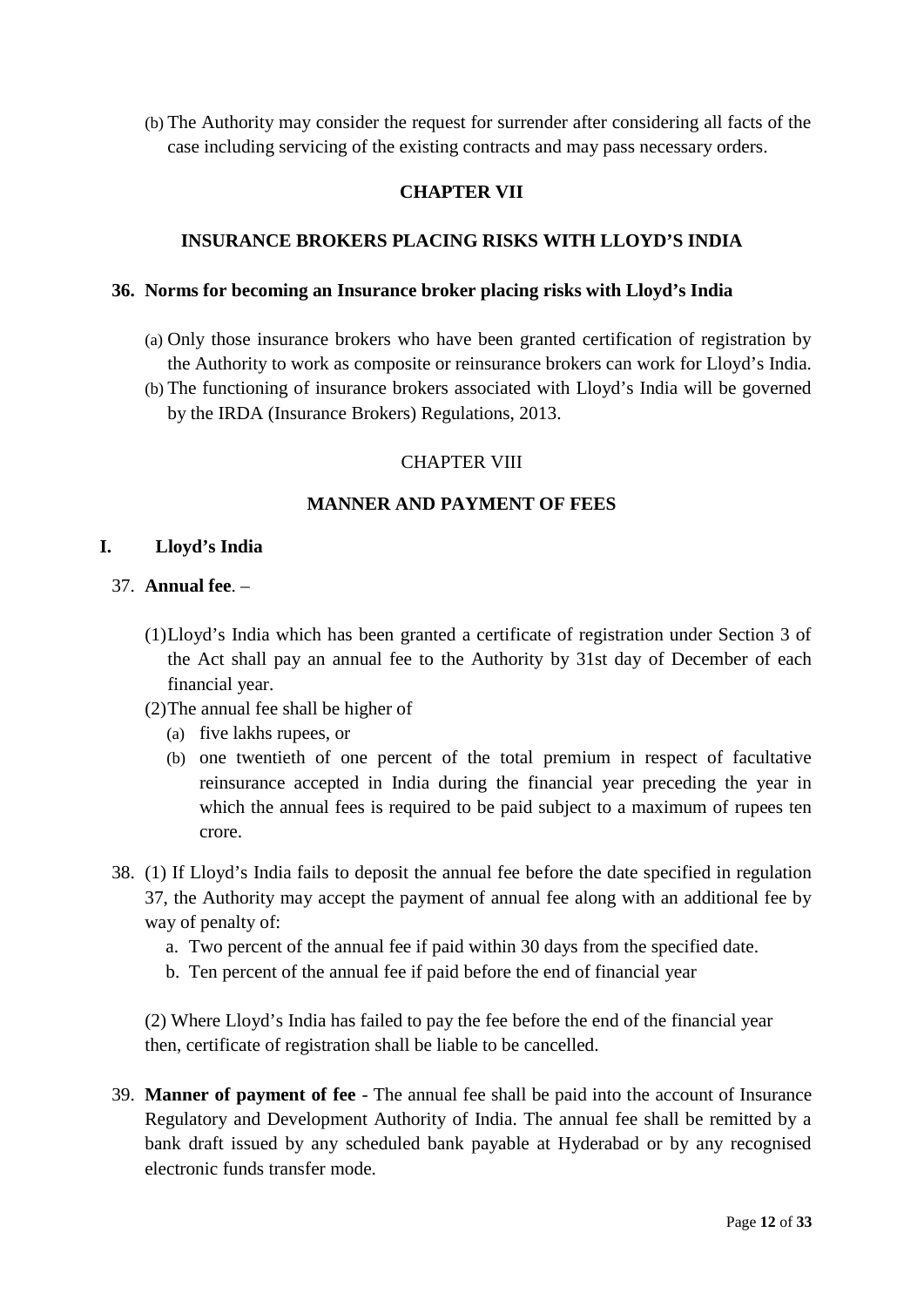40. **Issue of duplicate certificate.--**The Authority may, on receipt of fee of rupees five thousand, issue a duplicate certificate of registration to Lloyd's India, if Lloyd's India makes an application to the Authority in Form IRDAI/Lloyd's/ R4.

#### **II. Service Company and syndicates of Lloyd's India**

- 41. **Renewal fee –** The service company shall pay a renewal fee of rupees fifty thousand at the time of renewal of their certificate of registration carrying its name and that of the syndicate(s) that it may represent.
- 42. **Manner of payment of renewal fees -** The manner of payment of renewal fee shall be as specified in regulations 38.
- 43. **Issue of duplicate certificate –** The Authority may, on receipt of fee of rupees five thousand, issue a duplicate certificate to the service company.

# **CHAPTER – IX**

# **PROCEDURE FOR ACTION IN CASE OF DEFAULT**

- 44. **Suspension or cancellation of certificate.—** Without prejudice to any penalty which may be imposed or any action taken under the provisions of the Act, the registration of Lloyd's India or the service company or the syndicate granted certification of registration who -
	- (a) conducts its business in a manner prejudicial to the interests of the policyholders or ceding insurers;
	- (b) fails to furnish any information as required by the Authority relating to its reinsurance business;
	- (c) does not submit periodical returns as required under the Act or by the Authority;
	- (d) does not cooperate in any inquiry conducted by the Authority;
	- (e) indulges in manipulating the reinsurance business;
	- (f) indulges in unfair trade practices;
	- (g) fails, at any time, to comply with the provisions of Section 64VA as to the excess of the value of his asset over the amount of his liabilities,
	- (h) is in liquidation or is adjudged as an insolvent,
	- (i) if the business or a class of the business has been transferred to any person or has been transferred to or amalgamated with the business of any other insurer without the approval of the Authority,
	- (j) makes default in complying with, or acts in contravention of, any requirement of the Act or of any rule or any regulation or order made or any direction issued thereunder
	- (k) carries on any business other than insurance business or any prescribed business,
	- (l) makes a default in complying with any direction issued or order made, by the Authority under the Insurance Regulatory and Development Authority Act, 1999,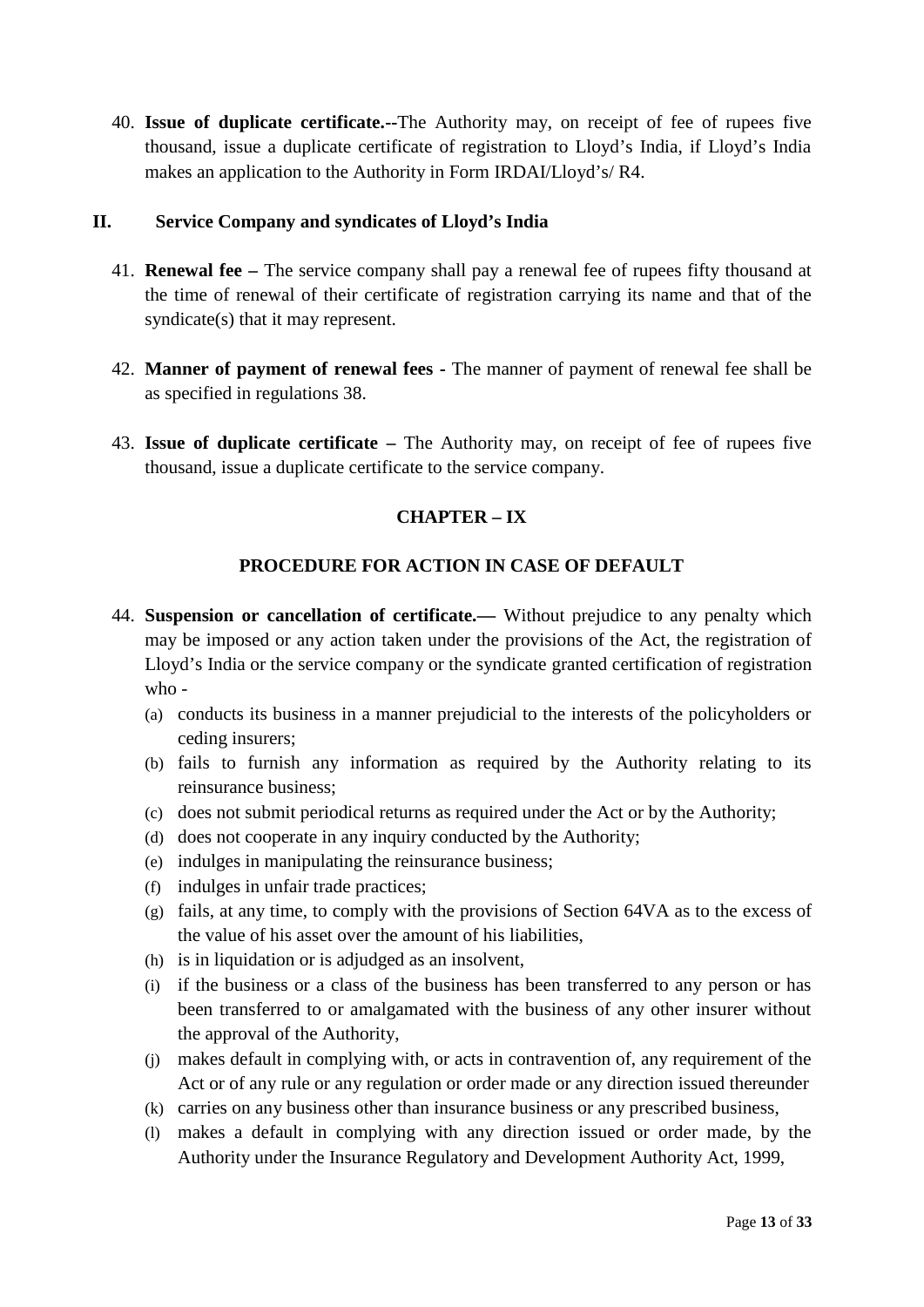- (m) makes a default in complying with , or acts in contravention of, any requirement of the General Insurance Business (Nationalisation) Act, 1972 or the Foreign Exchange Management Act, 1999 or the Prevention of Money Laundering Act, 2002
- (n) fails to pay the annual fee, or the renewal fee,
- (o) is convicted of an offence under any law for the time being in force

may be suspended or cancelled  $(4$ [\*\*\*] for such period as may be specified by the Authority by an order;

Provided that the Authority for reasons to be recorded in writing may, in case of repeated defaults of the type mentioned above, impose a penalty of cancellation of certificate of registration.

In the case of Lloyd's India, the Authority, may withhold registration already made, if it is satisfied that Lloyd's has been debarred by law or practice by the home country to carry on reinsurance business.

45. **Manner of making order of suspension or cancellation of certificate.—**No order of suspension or cancellation shall be imposed except after holding an enquiry in accordance with the procedure specified in these regulations.

#### 46. **Manner of holding enquiry before suspension or cancellation —**

- (1)For the purpose of holding an enquiry under regulation 45, the Authority may appoint an enquiry officer.
- (2)The enquiry officer shall issue to Lloyd's India or the service company or the syndicate a notice at the principal place of business.
- (3)Lloyd's India or the service company or the syndicate may, within thirty days from the date of receipt of such notice, furnish to the enquiry officer a reply, together with copies of documentary or other evidence relied upon by it or sought by the Authority.
- (4)The enquiry officer shall give a reasonable opportunity of being heard to Lloyd's India or the service company or the syndicate to enable it to make submissions in support of its reply made under sub-regulation (3).
- (5)If it is considered necessary, the enquiry officer may ask the Authority to appoint a presenting officer to present its case.
- (6)Lloyd's India or the service company or the syndicate may either appear through an authorised employee or through any other person duly authorised by it before the enquiry officer,

<sup>&</sup>lt;sup>4</sup> The words "for the category of reinsurance business" omitted by Insurance Regulatory and Development Authority of India (Re-insurance) Regulations, 2018 dated  $30<sup>th</sup>$  November, 2018 (w.e.f. 1<sup>st</sup> January, 2019);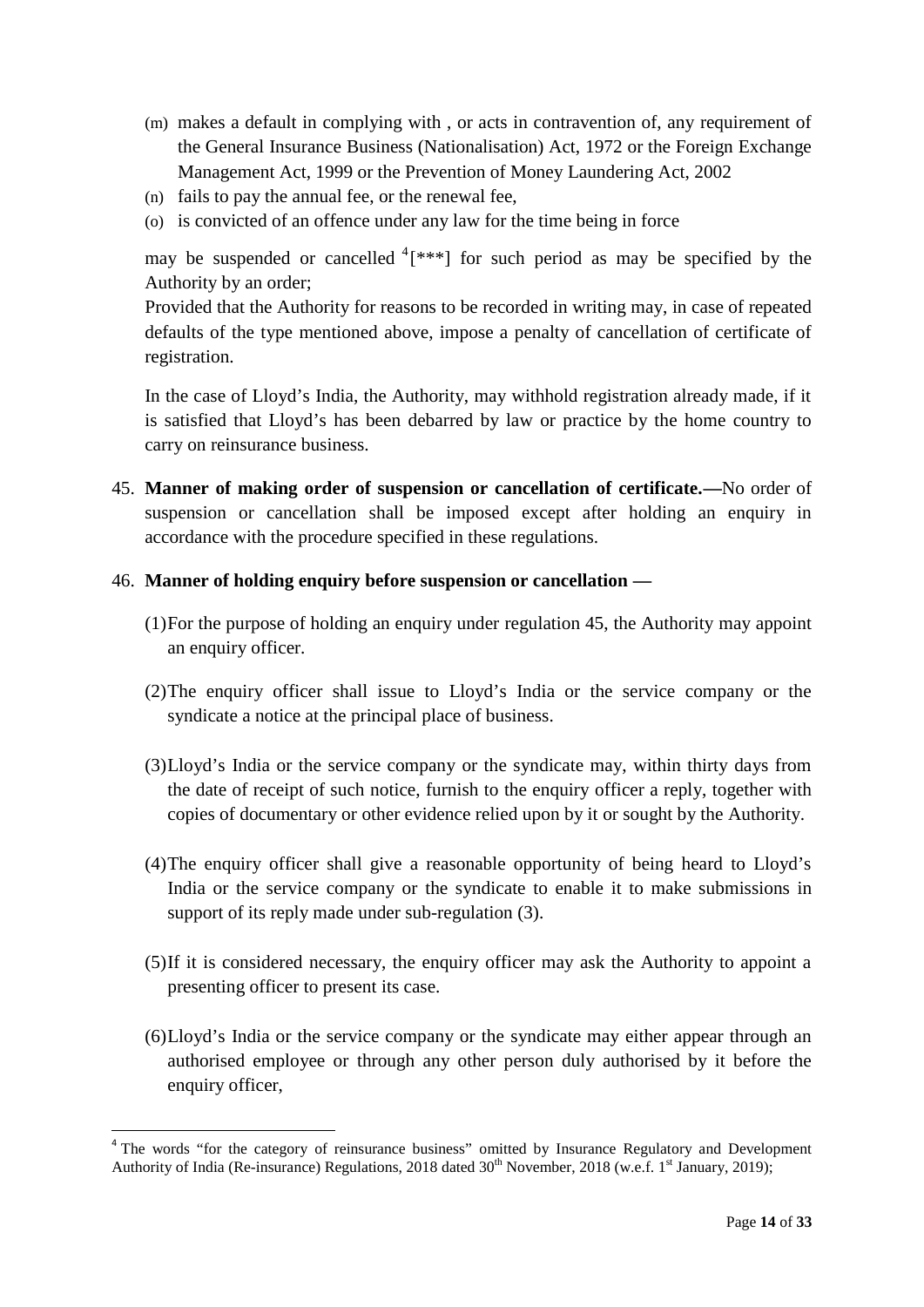Provided that no advocate shall be permitted to represent Lloyd's India or the service company or the syndicate at the enquiry:

Provided further that where an advocate has been appointed by the Authority as the presenting officer under subregulation (5), it shall be lawful for Lloyd's India or the service company or the syndicate to present its case through an advocate.

(7)The enquiry officer shall, after taking into account all relevant facts and submissions made by Lloyd's India or the service company or the syndicate, submit a report to the Authority and recommend the penalty to be awarded as also the justification of the penalty proposed.

#### 47. **Show-cause notice and order:-**

- (1) On receipt of the report from the enquiry officer, the Authority shall consider the same and if considered necessary by it, issue a show-cause notice as to why action as it considers appropriate should not be initiated.
- (2) Lloyd's India or the service company or the syndicate shall, within twenty-one days of the date of receipt of the show-cause notice, send a reply to the Authority.
- (3) The Authority after considering the reply to the show-cause notice, if received, shall as soon as possible but not later than thirty days from the receipt of the reply, if any, pass such orders as it deems fit. If no reply is furnished to the Authority by Lloyd's India or the service company or the syndicate within 90 days of the service of the notice, the Authority can proceed to decide the issue ex-parte.
- (4) An order passed under sub-regulation (3) shall give reasons therefor including justification of the penalty imposed by that order.
- (5) The Authority shall send a copy of the order made under sub-regulation (3) to Lloyd's India or the service company or the syndicate.
- 48. **Effect of suspension or cancellation of certificate** On and from the date of suspension or cancellation of the certificate, Lloyd's India or the service company or the syndicate shall cease to transact new reinsurance business:
- 49. **Publication of order -** The order of the Authority passed under sub-regulation (3) of regulation 47, shall be published in atleast two daily newspapers in the area where Lloyd's India or the service company or the syndicate has its principal place of business**.**

#### **Chapter X**

#### **OPERATIONS OF LLOYD'S INDIA**

50. **Operational issues pertaining to Lloyd's India:** The applicant granted the certificate of registration by the Authority to transact reinsurance business through Lloyd's India shall ensure that the following minimum requirements are addressed at all times and shall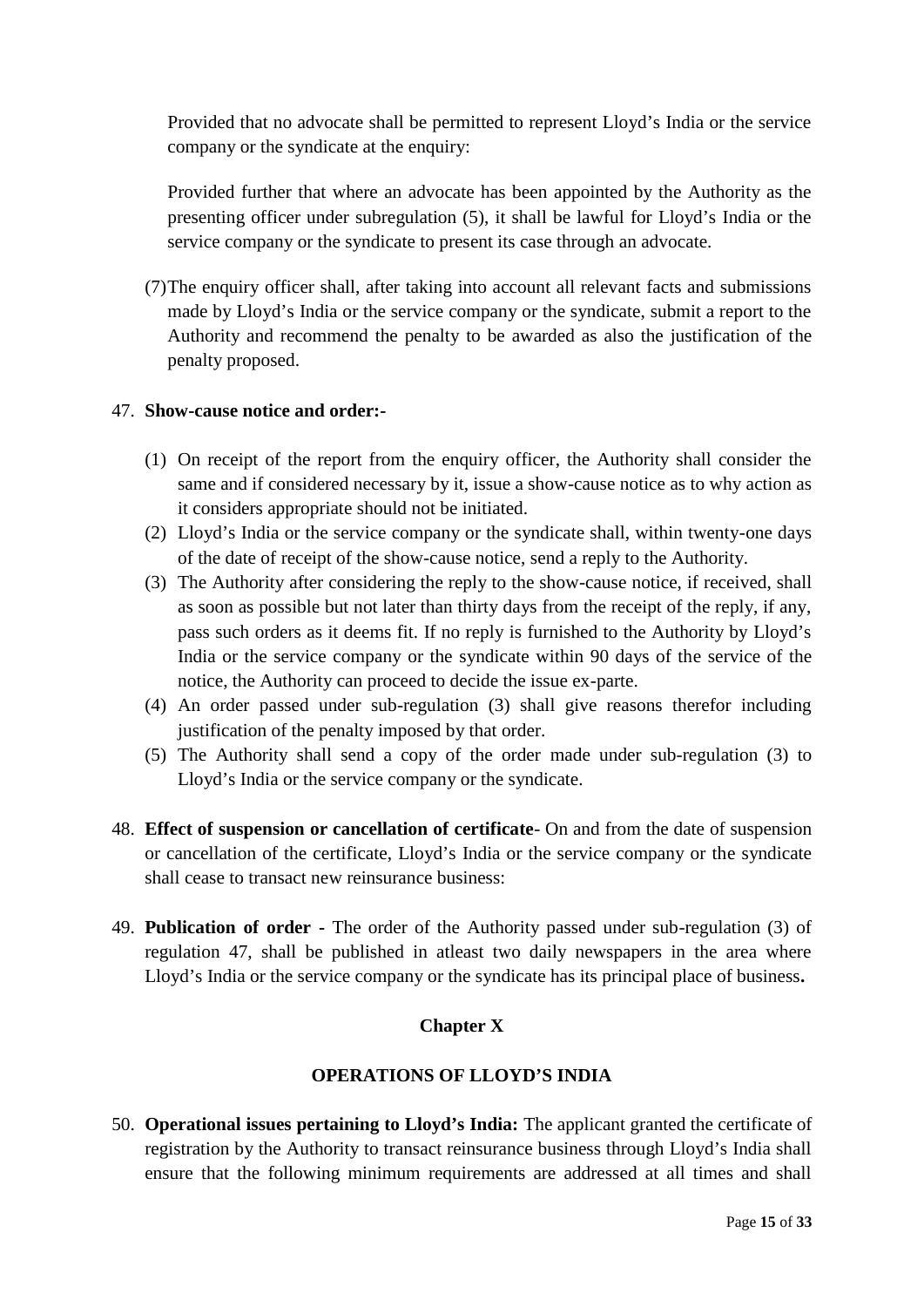submit to the Authority the necessary approval of their Board of Directors or the executive committee of their Management, as the case maybe:

- 1. Geographical Scope Syndicates of Lloyd's India through their service company shall transact reinsurance business with Indian insurers, as well as reinsurance business outside India in accordance with their laid down underwriting policy.
- 2. Assigned Capital
	- (a) The assigned capital of Lloyd's India shall not to be less than the amount specified at the time of grant of certificate of registration. This amount shall be invested in accordance with the IRDA (Investment) Regulations, 2000 as amended from time to time.
	- (b) In addition the syndicates of Lloyd's India through their service company shall maintain an assigned capital specified at the time of grant of certificate of registration which shall be invested in accordance with the IRDA (Investment) Regulations, 2000 as amended from time to time.
- 3. Appointment of Chief Executive Officer, Lloyd's India and key management personnel of service company that represents the syndicates –
	- (a) Lloyd's shall obtain prior approval of the Authority on the appointment, reappointment, removal and managerial remuneration payable to Chief Executive Officer, Lloyd's India. The person so appointed shall satisfy the 'fit and proper criteria of the Authority.
	- (b)The details of the key personnel of a service company along-with their bio-data shall be submitted as part of the registration process and any change subsequently intimated to the Authority. For the purposes of these regulations key personnel shall include chief executive officer, chief financial officer and chief underwriter in the service company for the syndicate(s).
- 4. Outsourcing: The service company of Lloyd's India shall retain the core activities such as underwriting, claims settlement and regulatory compliances; and may outsource functions such as back-office servicing, investment, IT, accounts, marketing, human resources, administration and publicity. No other function can be outsourced without the prior approval of the Authority.
- 5. Accounting –The service companies of Lloyd's India shall prepare and submit financial returns including statement of accounts of the syndicates through Lloyd's India in the manner as may be specified in the IRDA (Preparation of Financial Statements and Auditor's Report of Insurance Companies) Regulations, 2002 as amended from time to time.
- 6. Investment- The service companies of Lloyd's India shall invest and keep invested the investible assets of the syndicate through Lloyd's India in accordance with the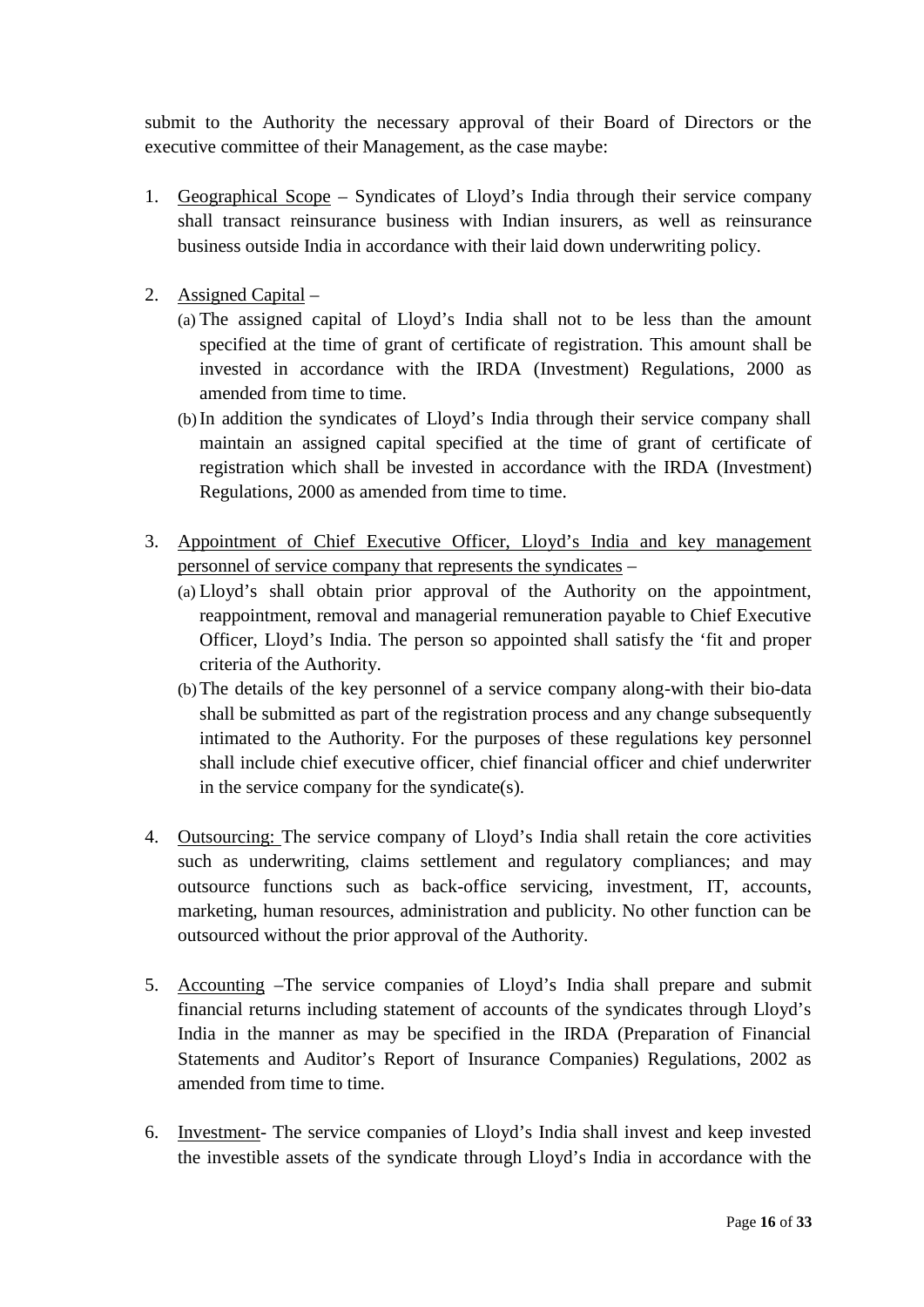IRDA (Investment) Regulations, 2000 in so far as they are applicable to Indian reinsurers.

For the purpose of these regulations, "Investible Assets" include the following

- a. assets corresponding to the liabilities arising out of Indian reinsurance business or the amount of premium retained in the country of the Indian reinsurance business, whichever is higher, and
- b. Margin of solvency computed in accordance with the solvency regulations issued by the Authority.
- 7. <sup>5</sup> [Reinsurance: The syndicates of Lloyd's India shall be subjected to Insurance Regulatory and Development Authority of India (Re-insurance) Regulations, 2018.]
- 8. Order of preference for cessions by Indian insurers Every Indian insurer, in order of preference, shall offer for participation in its facultative and treaty surpluses to Lloyd's India on par with branch offices of foreign reinsurers as given in regulation 28(9) of IRDAI (Registration and Operations of Branch Offices of Foreign Reinsurers other than Lloyd's) Regulations, 2015.
- 9. Solvency Margin The service companies of Lloyd's India shall prepare and submit statement of assets, liabilities and solvency margin requirements of the syndicates through Lloyd's India in the manner as may be specified in the IRDA (Assets, Liabilities and Solvency Margin of Insurers) Regulations 2000 as amended from time to time.

"Reinsurance & Retrocession: -

- (b) In case Lloyd's India is granted certificate of registration as per Regulation 8(a), then
	- i) each syndicate shall maintain a minimum retention of 50% of the Indian reinsurance business.
	- ii) a syndicate who fails to keep the minimum retention limit of 50%, notwithstanding penal action given in clause (d) below, shall obtain prior approval of the Authority to transact business in Category – II.
	- iii) a syndicate granted approval under clause 8(b)(ii) above shall not be eligible for order of preference for cessions by Indian insurers as those available to Indian Reinsurer for a minimum period of 3 years, unless the syndicate has obtained specific prior approval of the Authority on an application seeking exemption from the 50% minimum retention limit.
- (c) In case Lloyd's India is granted certificate of registration as per Regulation 8(b)
	- i) each syndicate shall maintain a minimum retention of 30% of the Indian reinsurance business.
	- ii) a syndicate who fails to keep the minimum retention limit of 30%, notwithstanding penal action given in clause (d) below, shall not underwrite new reinsurance business from Indian insurance companies for a period of 3 years, unless the syndicate has obtained specific prior approval of the Authority on an application seeking exemption from the 30% minimum retention limit.
- (d) Any breach of the specified limits shall be viewed as violation of the regulations and shall render Lloyd's India and the syndicate liable for penal action as specified under the Insurance Act, 1938."

<sup>5</sup> Substituted by Insurance Regulatory and Development Authority of India (Re-insurance) Regulations, 2018 dated 30<sup>th</sup> November, 2018 (w.e.f. 1<sup>st</sup> January, 2019). Prior to its substitution, sub regulation (7) read as under:

<sup>(</sup>a) The syndicates of Lloyd's India shall be subject to the same reinsurance regulations as applicable to Indian insurer and reinsurer.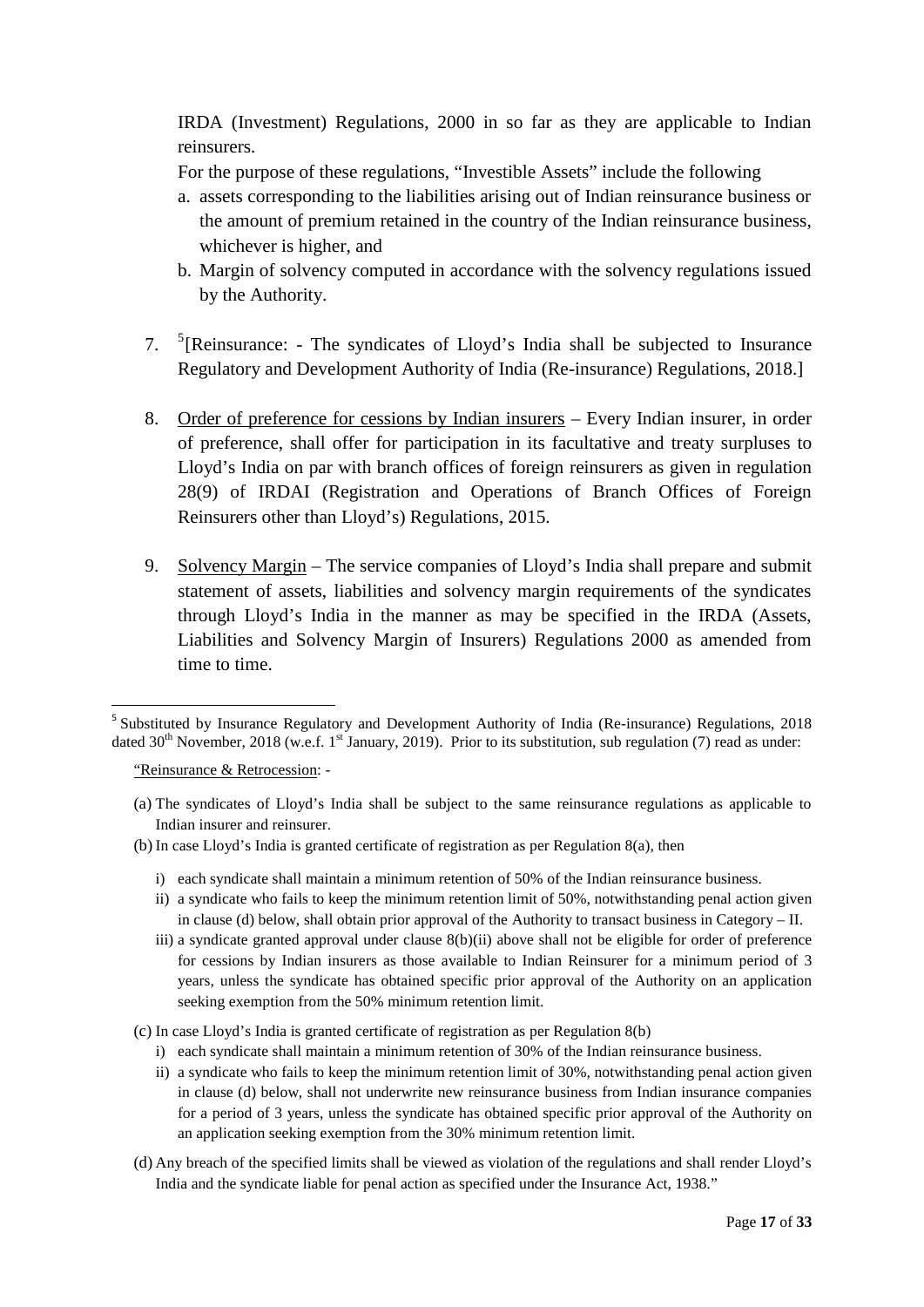- 10. Repatriation of surplus Any repatriation of the surplus generated by the operations of the syndicates of Lloyd's India shall be only with prior approval of the Authority. The Authority before granting such an approval shall obtain all relevant information and satisfy itself that the assets of the syndicates of Lloyd's India are adequate to meet their liabilities. In addition, the repatriation of surplus shall comply with the other requirement of RBI/FEMA, as applicable.
- 11. Delegated authorities: The service company of Lloyd's India shall provide systems and checks to ensure that delegated powers, in respect of syndicates they represent, are exercised prudently and judiciously by the authorised officials and has no adverse fallout on the operation in India. The Lloyd's and Lloyd's India shall also review the delegated powers of functionaries at every service company and syndicate level as regards adequacy of such powers to meet local operational requirements and the delegated authority. A copy of such review shall be filed with the Authority annually.
- 12. Supervision and Control: Lloyd's and Lloyd's India shall review all control returns including the system of periodical reviews submitted by the service companies to ensure effective supervision and control and to monitor the syndicates continued viability. A copy of synopsis of the findings of the inspection / audit / scrutiny and compliance submitted by Lloyd's India put up to the Audit Committee of the Lloyd's shall also be submitted to the Authority.
- 13. Other issues: Lloyd's India shall immediately report to the Authority any regulatory or supervisory action taken by the home country regulator with full details and the penalty, any administrative action, if any imposed and the remedial steps taken by Lloyd's to prevent its recurrence.
- 14. Reporting requirements by the syndicates through the service company of Lloyd's India to the Authority-

Lloyd's India shall submit to the Authority the following reports as stipulated.

- i. Financial reporting
- ii. Actuarial reporting
- iii. Business Reporting
- iv. Downgrading Reporting: Lloyd's India shall immediately report along-with relevant documents to the Authority any downgrade in rating by any internationally renowned credit rating agency.
- v. Erosion of Net Owned Fund: Lloyd's India shall immediately report to the Authority more than 5% erosion in the Net Owned Fund of the applicant.
- 15. Returns: The Authority may specify submission of any such other return by Lloyd's India or Service Company or Lloyd's as it may deem appropriate.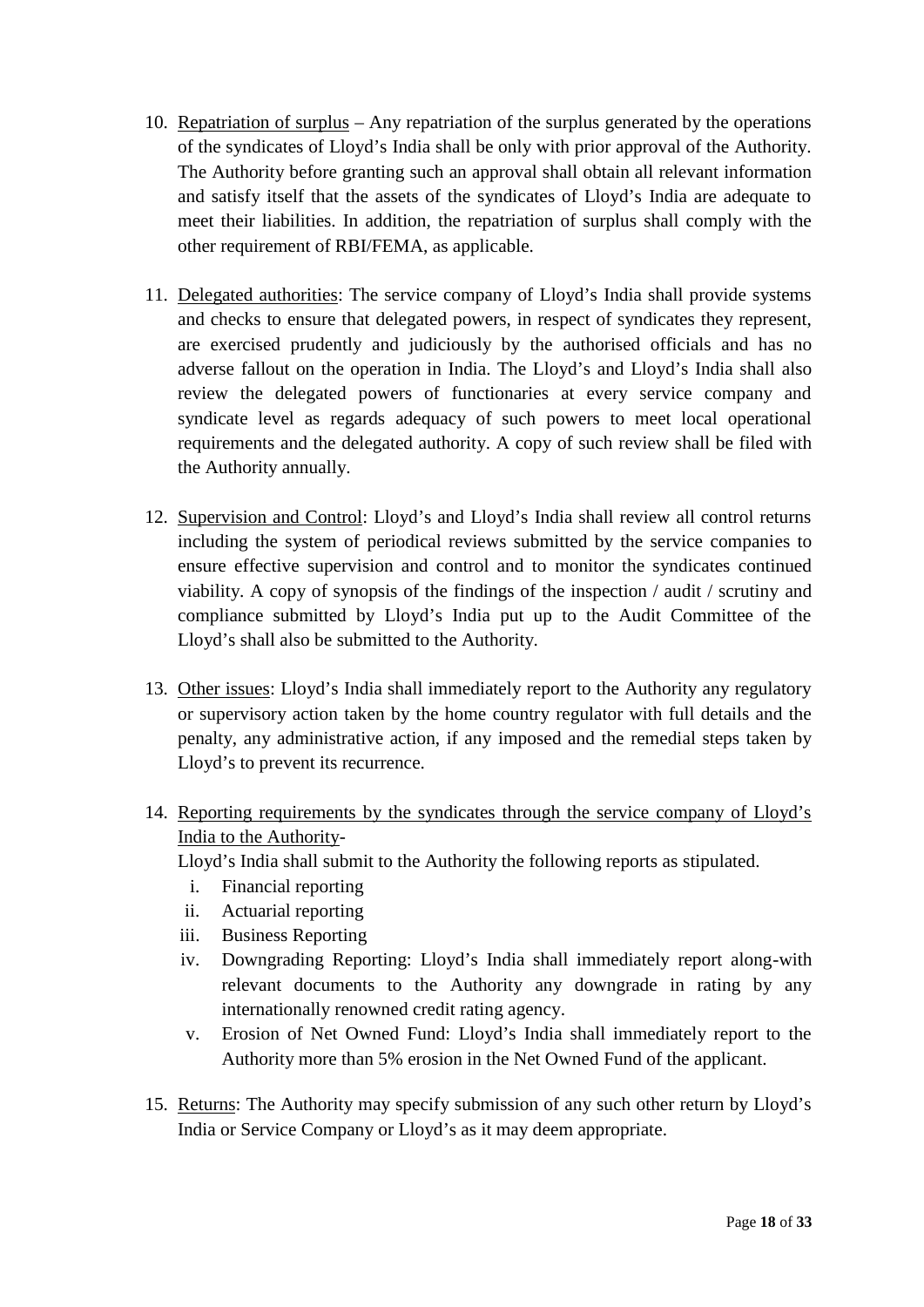- 16. Further powers of the Authority
	- a. the Authority shall have the right to call, inspect or investigate any document, record or communication from Lloyds' India or service company of Lloyd's India or the syndicate(s) of Lloyd's India.
	- b. notwithstanding the above, where the Authority is of the opinion that the operations of Lloyd's India or service company of Lloyd's India or the syndicate(s) of Lloyd's India are not in the interests of the Indian market, the Authority reserves the right to take appropriate steps including suspension or cancellation of certificate of registration after giving an opportunity to Lloyd's of being heard.
	- c. Any syndicate or the service company of Lloyd's India opened with the approval of the Authority shall be closed only with the prior approval of the Authority.
	- d. Lloyd's who has a representative office in India and is granted certificate of registration to function as a branch office, shall close the representative office within six months of grant of the certificate of registration.
	- e. Power of the Authority to issue clarifications: In order to remove any difficulties in respect of the application or interpretation of any of the provisions of these Regulations, the Chairperson of the Authority may issue appropriate clarifications from time to time.

# FORM IRDAI/ LLOYD'S/ R1

# **[REQUISITION FOR REGISTRATION APPLICATION FOR LLOYD'S INDIA]**

- 1. Name of the applicant:
- 2. Address:
- 3. Date of incorporation of the applicant: [DD/MM/YYYY]
- 4. Registration No. (issued by the regulatory Authority of Foreign Country):
- 5. Line of reinsurance business: Life/ General/ Composite
- 6.  $^{6}$ [\*\*\*]
- 7. Amount of authorised capital or its equivalent and amount subscribed:
- 8. Name, Address and contact details of the person(s) responsible for the affairs of Lloyd's India.
- 9. Name, Address and contact details of the Regulatory Authority where the applicant is registered.
- 10. Net Owned Fund of the applicant as on (latest financial year).................
- 11. Credit rating for the last 3 years from any internationally renowned credit rating agencies.
- 12. No. of years that the applicant has been active in the foreign reinsurance business
- 13. Permission from the home country regulator allowing establishing a Lloyd's India
- 14. Minimum Solvency Margin prescribed by the home regulator
- 15. Solvency margin of the applicant
- 16. Basis of calculating the solvency margin

<sup>6</sup> Omitted by Insurance Regulatory and Development Authority of India (Re-insurance) Regulations, 2018 dated  $30<sup>th</sup>$  November, 2018 (w.e.f. 1<sup>st</sup> January, 2019). Prior to its omission, point number 6 read as under: Category applied for order of preference of cessions of the Indian insurers:  $\text{Category} - I / \text{Category} - II$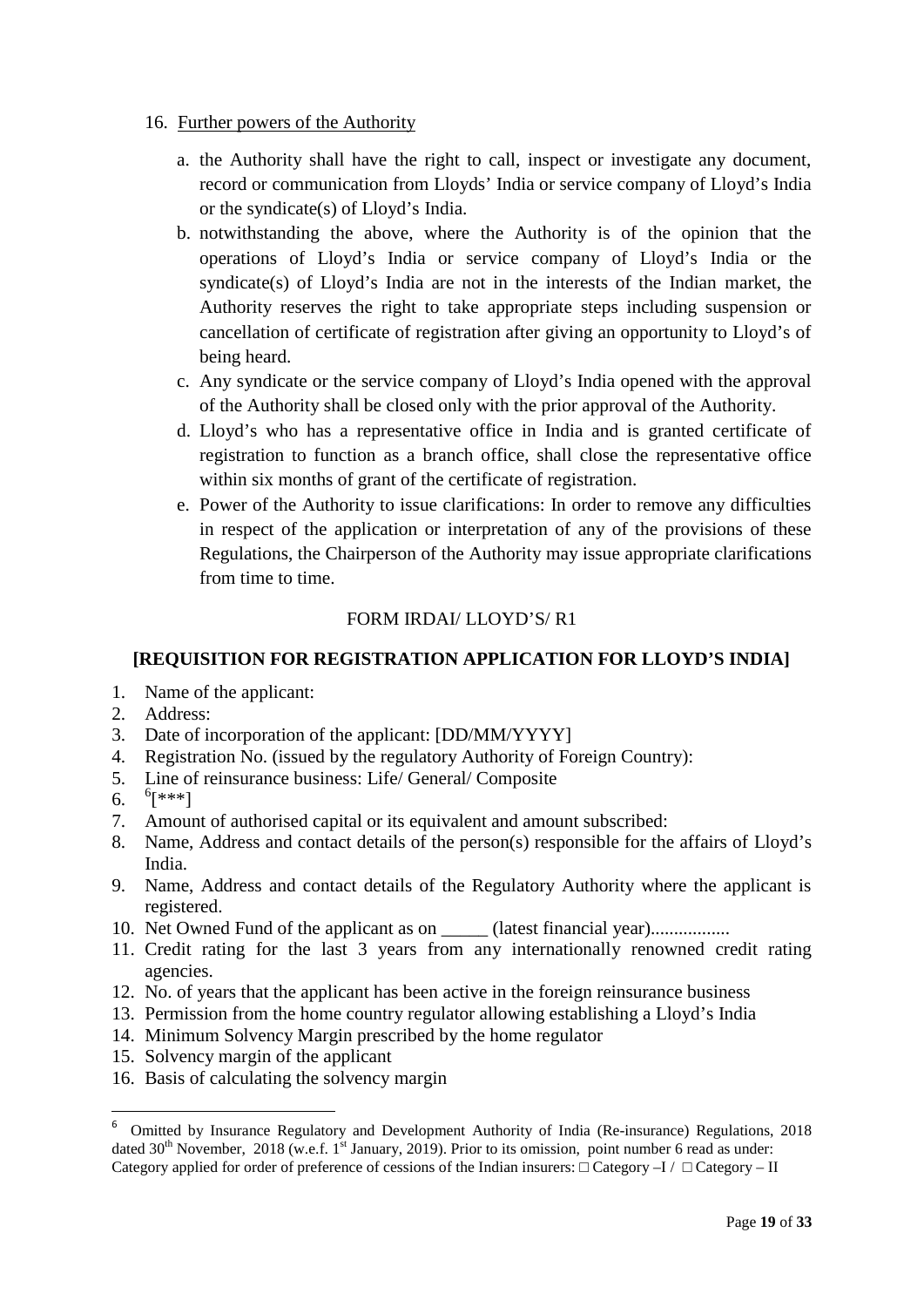17. Details of Lloyd's: [Please give full name, address, percentage of holding in the paid up capital of the foreign reinsurer, Occupation, Qualifications and Experience, Number of shares held and Percentage of share capital in the companyl Please attach separate sheets if necessary. Details of persons holding more than 1% of the paid up capital or its equivalent of the applicant are to be given.

| Date of Birth | $\rm{Fax}$<br>Address with<br>Telephone Nos.,<br>Nos., E-mail | Qualifications | Experience | Present occupation | No. of equity (voting<br>percentage of total<br>and<br>rights) shares<br>holding | Remarks |
|---------------|---------------------------------------------------------------|----------------|------------|--------------------|----------------------------------------------------------------------------------|---------|
| (2)           | (3)                                                           | (4)            | (5)        | (6)                |                                                                                  | (8)     |
|               |                                                               |                |            |                    |                                                                                  |         |
|               |                                                               |                |            |                    |                                                                                  |         |
|               |                                                               |                |            |                    |                                                                                  |         |

Note: If the shareholder/ subscriber is a company or a body corporate registered in a foreign country, give the name of the company or body corporate in column (1), the country of incorporation and the date of registration in column (2), mention the areas of operation of the company in col.(5), leaving the columns 4 and 6 blank; particulars indicating the countries of operation, nature of business enclosing statements of accounts of the company or body corporate for the last 5 years are to be given. Adequate care may be taken to furnish full and complete information truthfully. Any misrepresentation found later will lead to disqualification of the applicant.

18. Details of Members of Lloyd's: [Please give full name, address, percentage of holding in the paid up capital of the foreign reinsurer, Occupation, Qualifications and Experience, Number of shares held and Percentage of share capital in the company] Please attach separate sheets if necessary. Details of persons holding more than 1% of the paid up capital or its equivalent of the applicant are to be given.

| [first, middle,<br>Full Name<br>surname | of Birth<br>Date | $\mbox{Fax}$<br>Address with<br>E-mail<br>Telephone Nos.,<br>Nos., | Qualifications | Experience | Present occupation | No. of equity (voting<br>percentage of total<br>and<br>rights) shares<br>holding | Remarks |
|-----------------------------------------|------------------|--------------------------------------------------------------------|----------------|------------|--------------------|----------------------------------------------------------------------------------|---------|
|                                         | (2)              | (3)                                                                | (4)            | (5)        | (6)                |                                                                                  | (8)     |
| Mr. / Ms.                               |                  |                                                                    |                |            |                    |                                                                                  |         |
|                                         |                  |                                                                    |                |            |                    |                                                                                  |         |
|                                         |                  |                                                                    |                |            |                    |                                                                                  |         |

Note: If the shareholder/ subscriber is a company or a body corporate registered in a foreign country, give the name of the company or body corporate in column (1), the country of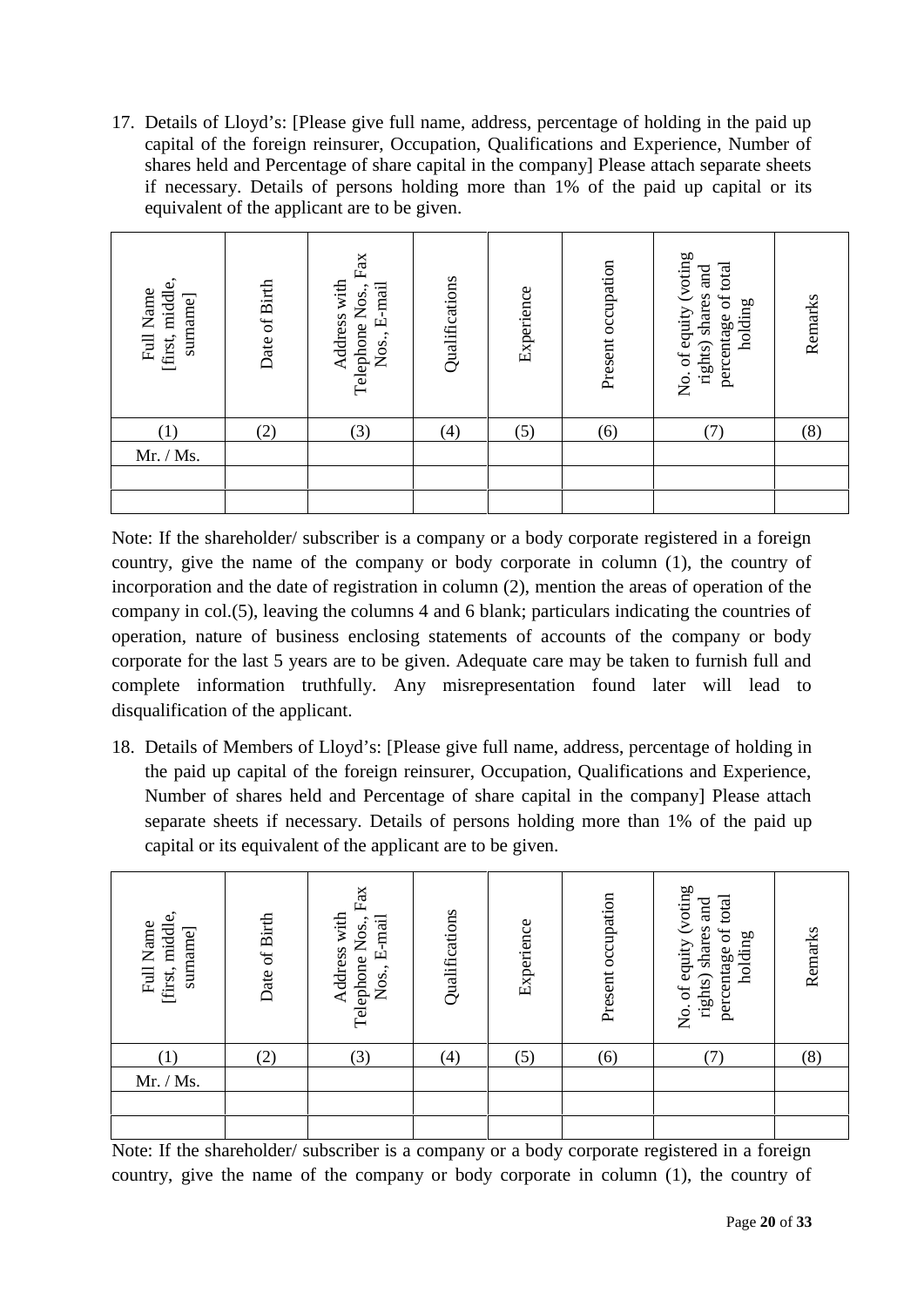incorporation and the date of registration in column (2), mention the areas of operation of the company in col.(5), leaving the columns 4 and 6 blank; particulars indicating the countries of operation, nature of business enclosing statements of accounts of the company or body corporate for the last 3 years are to be given. Adequate care may be taken to furnish full and complete information truthfully. Any misrepresentation found later will lead to disqualification of the applicant.

- 19. **Applicant***:* This section should set out the background information. Following information should be included:
	- Particulars of the applicant (e.g. company name, address, names of directors, etc.).
	- Nature of business, years in business of the applicant.
	- Past record of regulatory interventions/restrictive directions in respect of the applicant.
	- The applicant's reasons for entering the reinsurance market.
	- Financial statements for the last five years. Strengths of the applicant.
	- Ratings by international credit rating agencies for the last 3 years excluding the year of making the application
	- Indication of the degree of commitment to the Indian market place displayed by the applicant.
	- The obligations undertaken by the applicant.

# **20. Lloyd's India Details**

This section should provide the key aspects of Lloyd's India. This will cover the following:

- Lloyd's India Address:
- Address for Communication (state the name of the Authorised person, telephone numbers, fax numbers, mobile number, e-mail address and such other details:
- Chief Executive Officer & CFO and allocation of responsibilities. (Proposed)
- Organizational structure. Reporting relationships.
- Details of Members of Syndicates who delegate authority to Service Companies and Lloyd's India: [Please give full name, address, percentage of holding in the paid up capital of the foreign reinsurer, Occupation, Qualifications and Experience, Number of shares held and Percentage of share capital in the company] Please attach separate sheets if necessary. Details of persons holding more than 1% of the paid up capital or its equivalent of the applicant are to be given.

| [first, middle,<br>Full Name<br>surname | Date of Birth | $\mbox{Fax}$<br>Address with<br>E-mail<br>Telephone Nos.,<br>Nos., | Qualifications | Experience | Present occupation | No. of equity (voting<br>total<br>and<br>rights) shares<br>percentage of<br>holding | Remarks |
|-----------------------------------------|---------------|--------------------------------------------------------------------|----------------|------------|--------------------|-------------------------------------------------------------------------------------|---------|
| (1)                                     | (2)           | (3)                                                                | (4)            | (5)        | (6)                |                                                                                     | (8)     |
| Mr. / Ms.                               |               |                                                                    |                |            |                    |                                                                                     |         |
|                                         |               |                                                                    |                |            |                    |                                                                                     |         |
|                                         |               |                                                                    |                |            |                    |                                                                                     |         |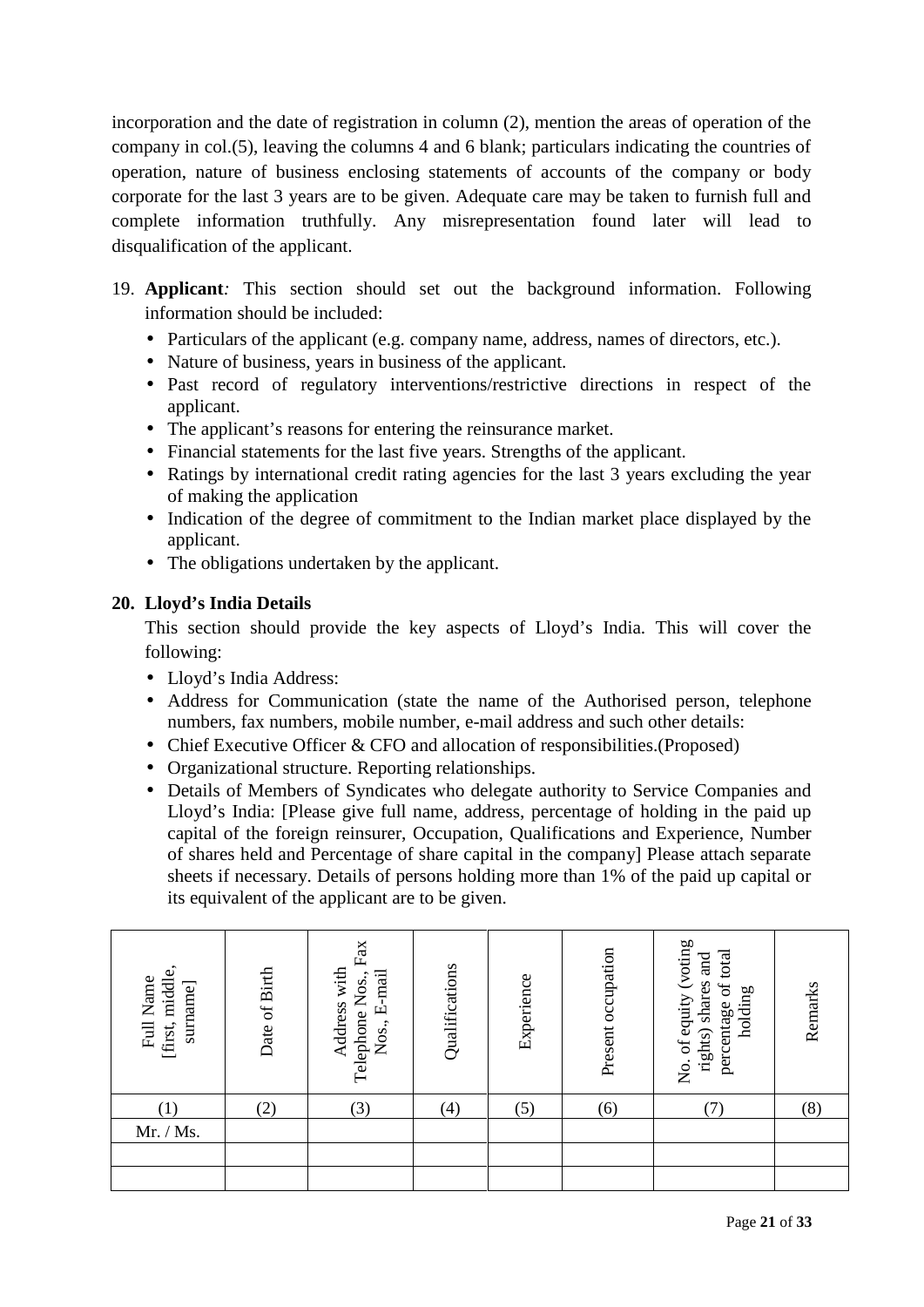Note: If the shareholder/ subscriber is a company or a body corporate registered in a foreign country, give the name of the company or body corporate in column (1), the country of incorporation and the date of registration in column (2), mention the areas of operation of the company in col.(5), leaving the columns 4 and 6 blank; particulars indicating the countries of operation, nature of business enclosing statements of accounts of the company or body corporate for the last 5 years are to be given. Adequate care may be taken to furnish full and complete information truthfully. Any misrepresentation found later will lead to disqualification of the applicant.

#### **21. Capital structure**

Amount of Assigned Capital:

# **22. Details of Directors of the applicant and the person responsible for overseeing Lloyd's India and Chief Executive Officer (CEO) and Chief Financial Officer (CFO) of Lloyd's India (Key Management Personnel) :**

Please furnish the particulars in separate sheets the pro forma given below:-

- $\Box$  Name (and any previous names)
- $\Box$  Private and Business Address (including any other private addresses within the last 15 years), current Telephone, Fax and E-mail Addresses:
- $\Box$  Date and Place of Birth
- $\Box$  Nationality (and any previous Nationality)
- Passport / Identity Card:
	- -- Number
	- -- Date and Place of Issue:
	- -- Date of expiry
	- -- Issuing Authority:
- Name and Address of Bank:
	- -- Account Numbers and Type of Account:
	- -- Details of any loans or guarantees issued to or on behalf of the company in which the Directors and Key anagement Personnel have a management or shareholding interest
- $\Box$  Family Status
- Details and Dates of Academic Qualification:
- $\Box$  Details and Dates of Professional Qualification:
- $\Box$  Description of the prospective position (including responsibilities) and proposed date of commencement:
- Work Experience:
	- Existing and Previous Employers (covering last 15 years)
	- Details of whether the Directors and Key Persons and / or their Employers have been formally supervised or regulated
	- Nature of Employer's Business
	- Designation: (including duties and responsibilities)
	- Date of Appointment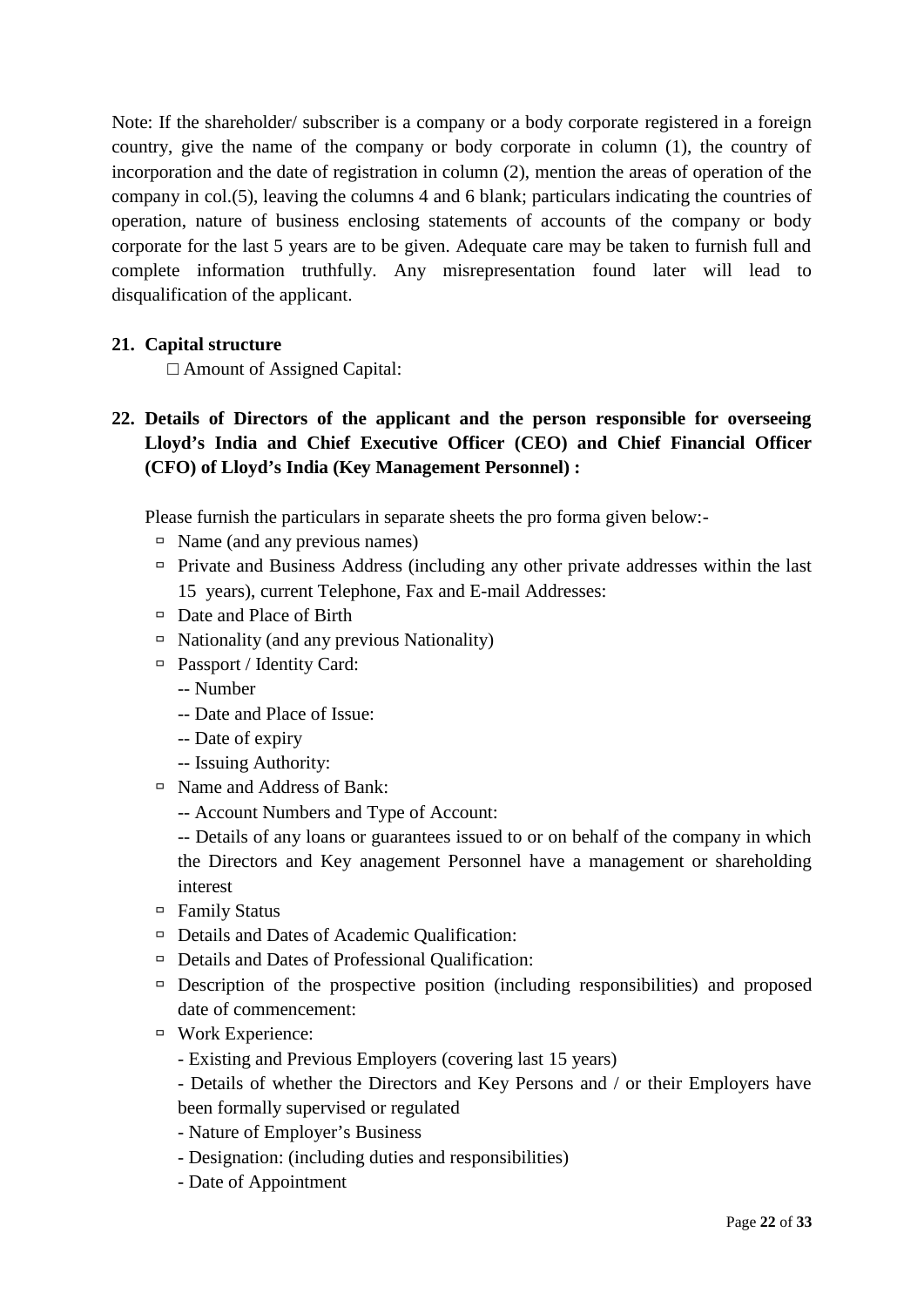- Date of Resignation/Departure

- Details of Other Business interests in the last 15 years where the Directors and Key Management Personnel have been a working shareholder, director or controller.
- $\Box$  Relationship with the Company or related Companies or other third parties:

- Details of shareholdings or voting powers in the company, or related Companies or third parties:

- Details of any Business relationships with the company or related Companies or third parties:

- Details of any Business relationships between the Directors and Key Management Personnel former employers and the company or related Companies or third parties:

- $\Box$  Full details on the Directors and Key Management Personnel reputation and character:-
	- whether the applicant has ever been declared bankrupt;
	- any convictions of any offence involving fraud or other dishonesty;

- any disqualification of the Directors and Key Management Personnel from acting as a director or in the management of any company or organisation;

- whether the Directors and Key Management Personnel have ever been refused (or had revoked) a licence or authorisation to carry on any regulated financial business;

- $\Box$  Any censure or disciplinary action initiated by any government, regulatory or professional body;
- $\Box$  Any dismissals from office or employment, subjection to disciplinary proceedings by the Directors' and Key Management Personnel's employer or been refused entry to any profession or occupation;
- $\Box$  Any litigation in which the Directors and Key Management Personnel have been involved over the last 5 years;
- $\Box$  Whether any governmental, regulatory or professional body has ever investigated any employer, company or organisation with which the Directors and Key Management Personnel have been associated as a director, officer, manager or shareholder;
- $\Box$  Whether any company or organisation with which the Directors and Key Management Personnel were associated as a director, officer, manager, shareholder or controller has ever been wound up, gone into receivership or ceased trading either whilst the Directors and Key Management Personnel was associated with it or within one year after the Directors and Key Management Personnel so ceased to be associated.

In the Remarks column, please mention whether any director is an agent, broker, any other intermediary, director or employee of any other insurance company (or reinsurer) in India or in any foreign country or director of any other company in India or in any foreign country.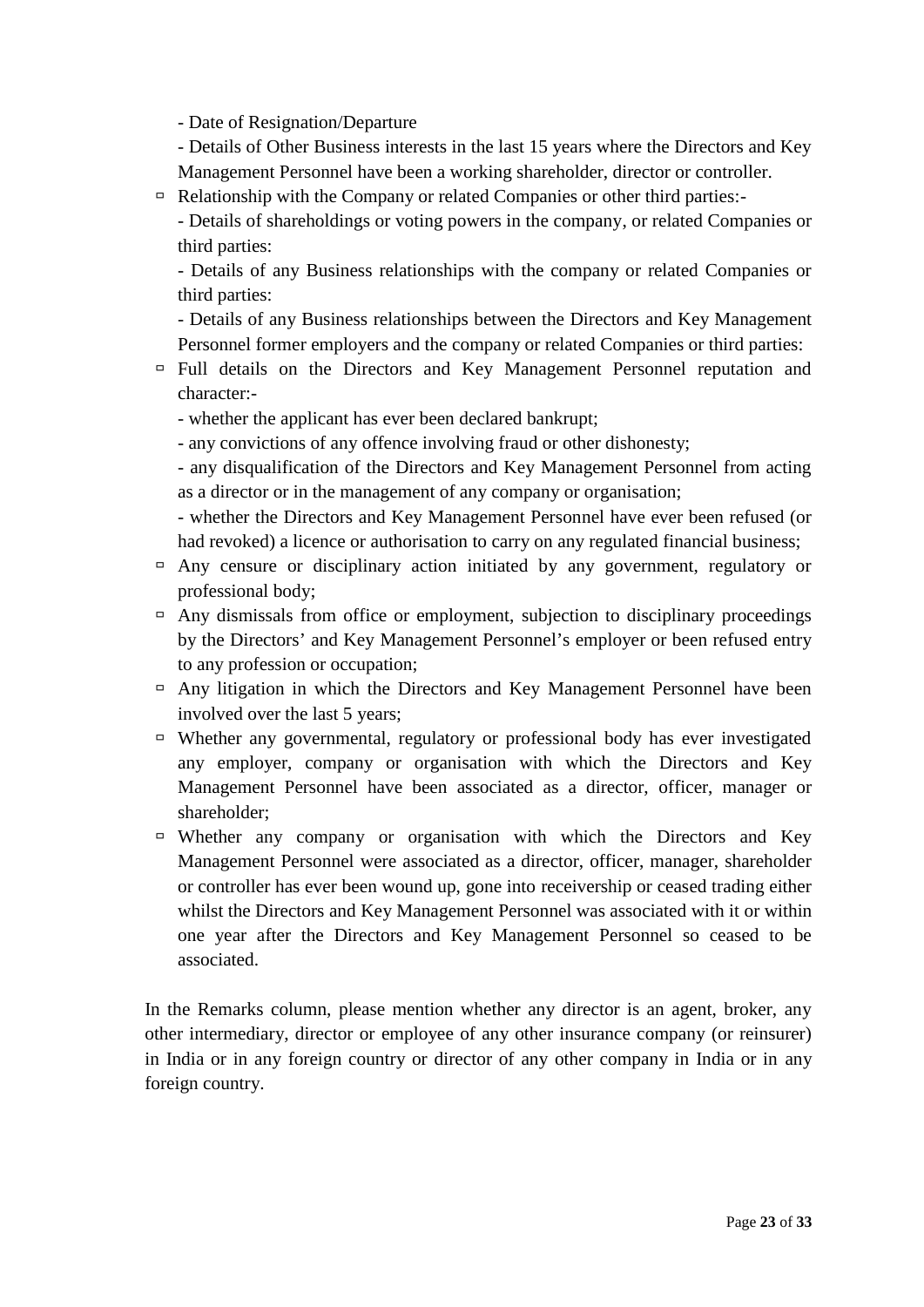#### **23. Financial Projections**

A description of the model used for financial projections and assumptions should be provided, (financial projections for a period of 5 years separately, for each year from the commencement of operations). These should set out the following:

- Amount of business.
- Size of support and administrative staff.
- Premium income.
- **Investment income**
- Commissions and other sales related expenses.
- Expenses of administration.
- Income tax and other taxes.
- Statutory reserves.
- Required solvency margins.
- Profit and loss accounts and balance sheets.
- Capital needs.
- Break-even periods and the Return on Capital.

This section should also discuss the manner in which the future capital needs will be met.

- 24. **Particulars of Previous Application**: Has the applicant ever applied for registration or request for registration in India? If so, give particulars.
- 25. **Conclusion:** In conclusion, the application should discuss the viability of the operations. Any special issues or concerns should also be indicated.

#### *Certification*

I, the undersigned, solemnly declare that the facts given in this application form on behalf of the Applicant are true and that the projections and estimations are based on reasonable assumptions.

Place: Date:

Signature of the Authorised Person *(with seal)*

#### **FORM IRDAI/LLOYD'S/ R2**

#### *APPLICATION FOR REGISTRATION*

- 1. *Geographic Spread:* Give the address of the office. Please furnish which countries, jurisdictions and territories Lloyd's India will cover.
- *2. Market Research and Analysis*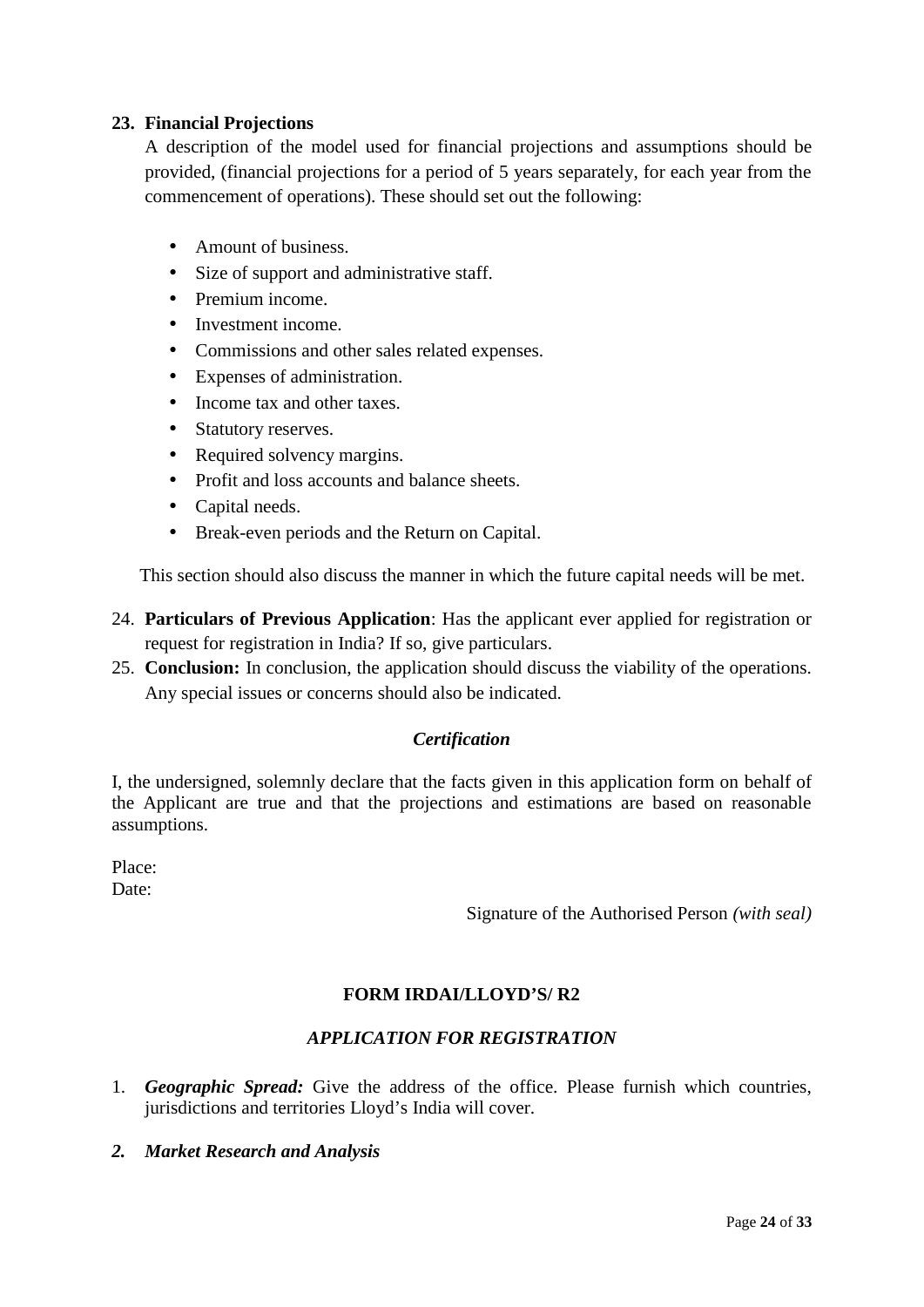The applicant may have undertaken some form of market analysis to ascertain the market potential. The applicant may furnish full description of the research, along with the conclusions reached.

#### *3. Types of Reinsurance arrangements to be offered*

The applicant may give detail of the types of reinsurance arrangements that it will offer to the Indian and other markets in order to enable it to become a regional hub.

#### 4. *Underwriting*

This section should describe the approach used for underwriting of proposals, etc. Please also state the nature of support to be provided in underwriting and in training of underwriters and upgradation of skills of the local persons by the applicant.

#### *5. Investments*

The applicant should describe its investment philosophy that will be appropriate for the products it intends to market. Other information should include the investment personnel, investment adviser (if outsourced), location of the investment operations, investment brokers to be used, etc. and norms regarding Investment, Valuation, Exposure – Prudential – Provisioning Norms.

#### *6. Information Technology*

Insurance industry is very much dependent on computer technology. Full description should be provided of the following:

- The different areas where computer systems will be employed.
- The degree of interconnectivity of the systems.
- A description of how the IT systems will be used to develop the required Management Information System.
- Extent of procedures and operations which will remain manual.

#### *7. Retention Limits and Reinsurance*

The nature of reinsurance arrangements should be described fully, giving the following details:

- The basis of reinsurance.
- Terms of reinsurance.
- Manner of reinsurance support from Lloyd's / Members of Lloyd's.

#### *8. Recruitment and Training*

Different areas may require personnel with different skill sets. Some of the special technical skills would require special focus. The applicant should submit a detailed write-up on its plans to impart technical skills and knowledge locally.

#### *9. Internal Controls*

The applicant will need to establish a set of procedures and norms for various activities. The manner in which these will be monitored should be described.

#### *10. Expenses of Administration*

The proposed expenses as a per cent of premium.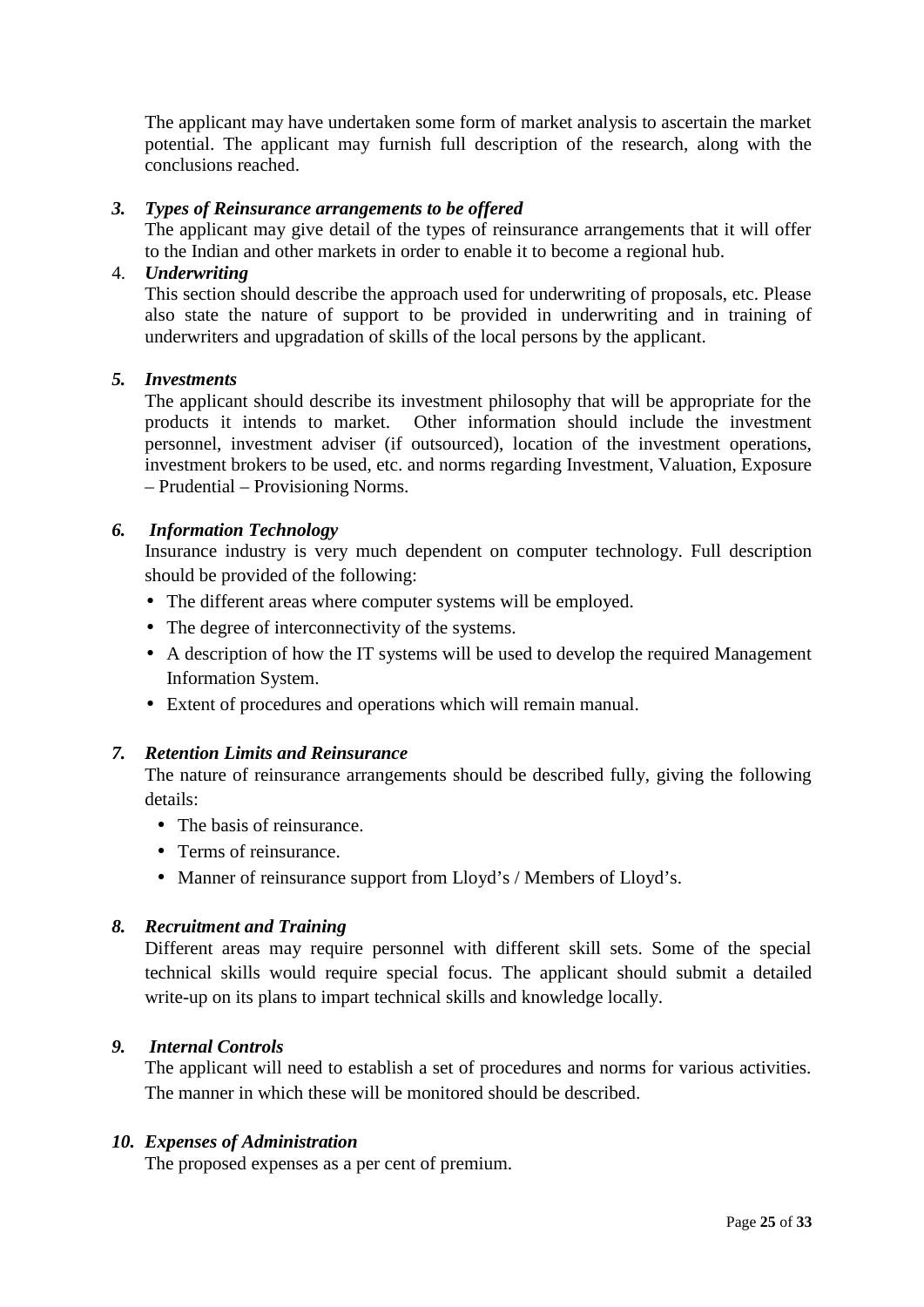#### *11. Technical skills*

The technical skills of the people who will work in the Lloyd's India and service company and plan for imparting knowledge for skill upgradation at local level.

#### *Certification*

I, the undersigned, solemnly declare that the facts given in this application form on behalf of the Applicant are true and that the projections and estimations are based on reasonable assumptions.

Place Date:

Signature of the Authorised Person (with Seal)

#### **FORM IRDAI/LLOYD'S/ R3**

# INSURANCE REGULATORY AND DEVELOPMENT AUTHORITY OF INDIA **(Seal of the Authority)** *CERTIFICATE OF REGISTRATION* Registration Number.\_\_\_\_\_\_\_\_\_ This is to certify that LLOYD'S INDIA located at has this day been registered in accordance with the provisions of sub-section (2A) of section 3 of the Insurance Act, 1938 (4 of 1938) to transact the classes of business specified in the Schedule below.

| Given under the seal of the Authority at this | day of | two thousand |  |
|-----------------------------------------------|--------|--------------|--|
| and                                           |        |              |  |
|                                               |        |              |  |

Schedule

Classes of business which may be transacted:--  $1.$ 

2.\_\_\_\_\_\_\_\_\_\_\_\_\_\_\_\_\_\_\_\_\_\_\_\_\_\_\_\_\_\_\_\_\_\_\_\_

# **FORM IRDAI/ LLOYD'S/ R4**

---------------------------------

# **APPLICATION FOR ISSUE OF DUPLICATE CERTIFICATE OF REGISTRATION**

(LLOYD'S INDIA shall apply in the following format along-with with the documents specified herein:)

To

Insurance Regulatory and Development Authority of India. Hyderabad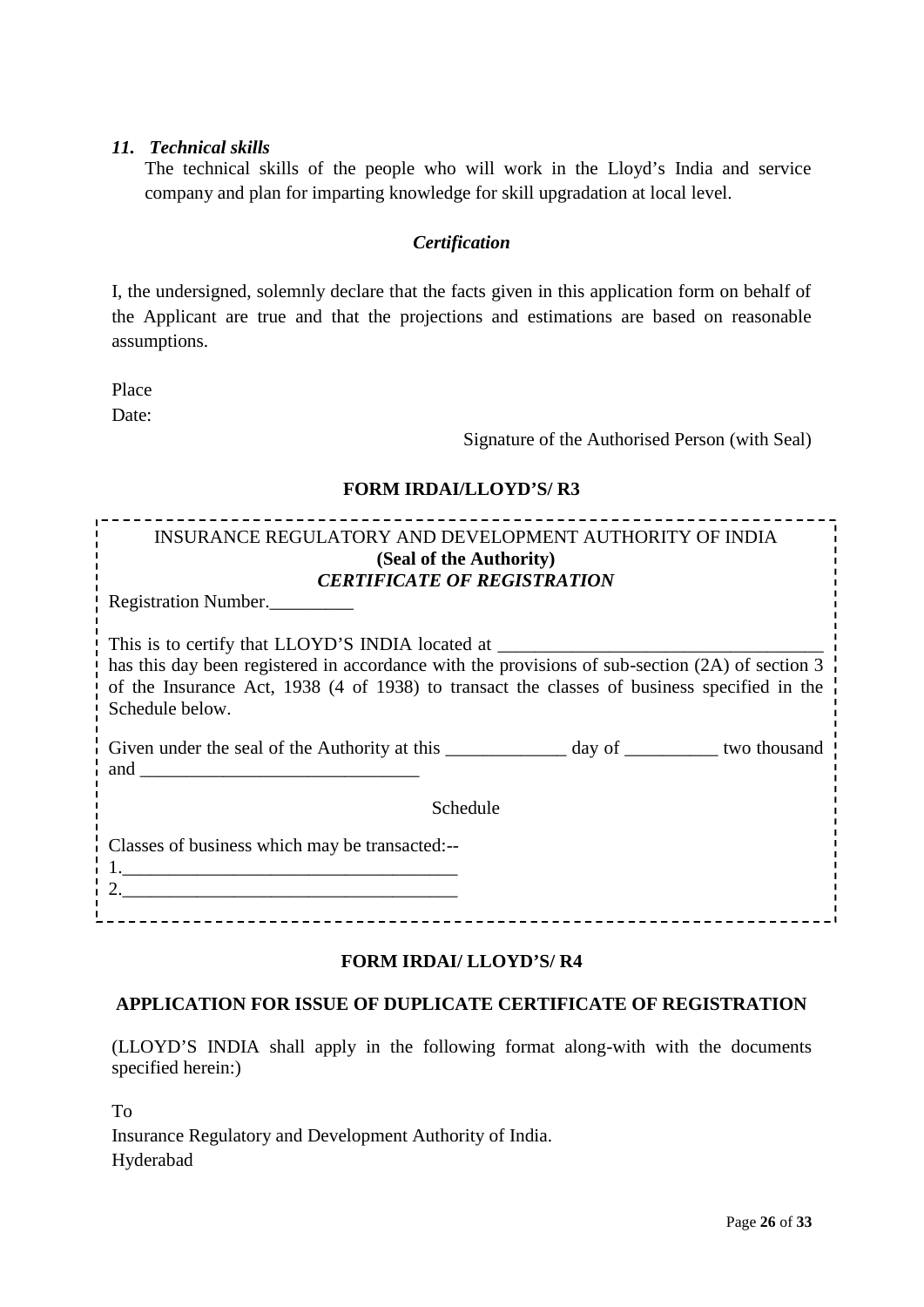We request you to issue a duplicate certificate of registration for which we give below the following details:

- 2. Registration Number:
- 3. Date of Certificate of Registration:
- 4. How original certificate has been lost, destroyed or mutilated?
- 5. Particulars of remittance of fee.

Place: Date:

Yours truly,

Signature of the Chief Executive Officer (Name of the Chief Executive Officer) (With Seal)

#### **Notes:**

- 1. Enclose the original copy of the resolution of the board for the issue of duplicate certificate, in duplicate.
- 2. Enclose a DD for Rupees five thousand drawn in favour of Insurance Regulatory and Development Authority of India payable at Hyderabad or a proof of electronic funds transfer of the amount to the account of IRDAI.

#### **Annexure "1"**

**1.** Details of Members of Lloyd's India : [Please give full name, address, percentage of holding in the paid up capital of the foreign reinsurer, Occupation, Qualifications and Experience, Number of shares held and Percentage of share capital in the company] Please attach separate sheets if necessary. Details of persons holding more than 1% of the paid up capital or its equivalent of the applicant are to be given.

| [first, middle,<br>Full Name<br>surname | Date of Birth | $\rm{Fax}$<br>Address with<br>Nos., E-mail<br>Telephone Nos., | Qualifications | Experience | Present occupation | No. of equity (voting<br>percentage of total<br>and<br>rights) shares<br>holding | Remarks |
|-----------------------------------------|---------------|---------------------------------------------------------------|----------------|------------|--------------------|----------------------------------------------------------------------------------|---------|
| (1)                                     | (2)           | (3)                                                           | (4)            | (5)        | (6)                |                                                                                  | (8)     |
| Mr. / Ms.                               |               |                                                               |                |            |                    |                                                                                  |         |
|                                         |               |                                                               |                |            |                    |                                                                                  |         |
|                                         |               |                                                               |                |            |                    |                                                                                  |         |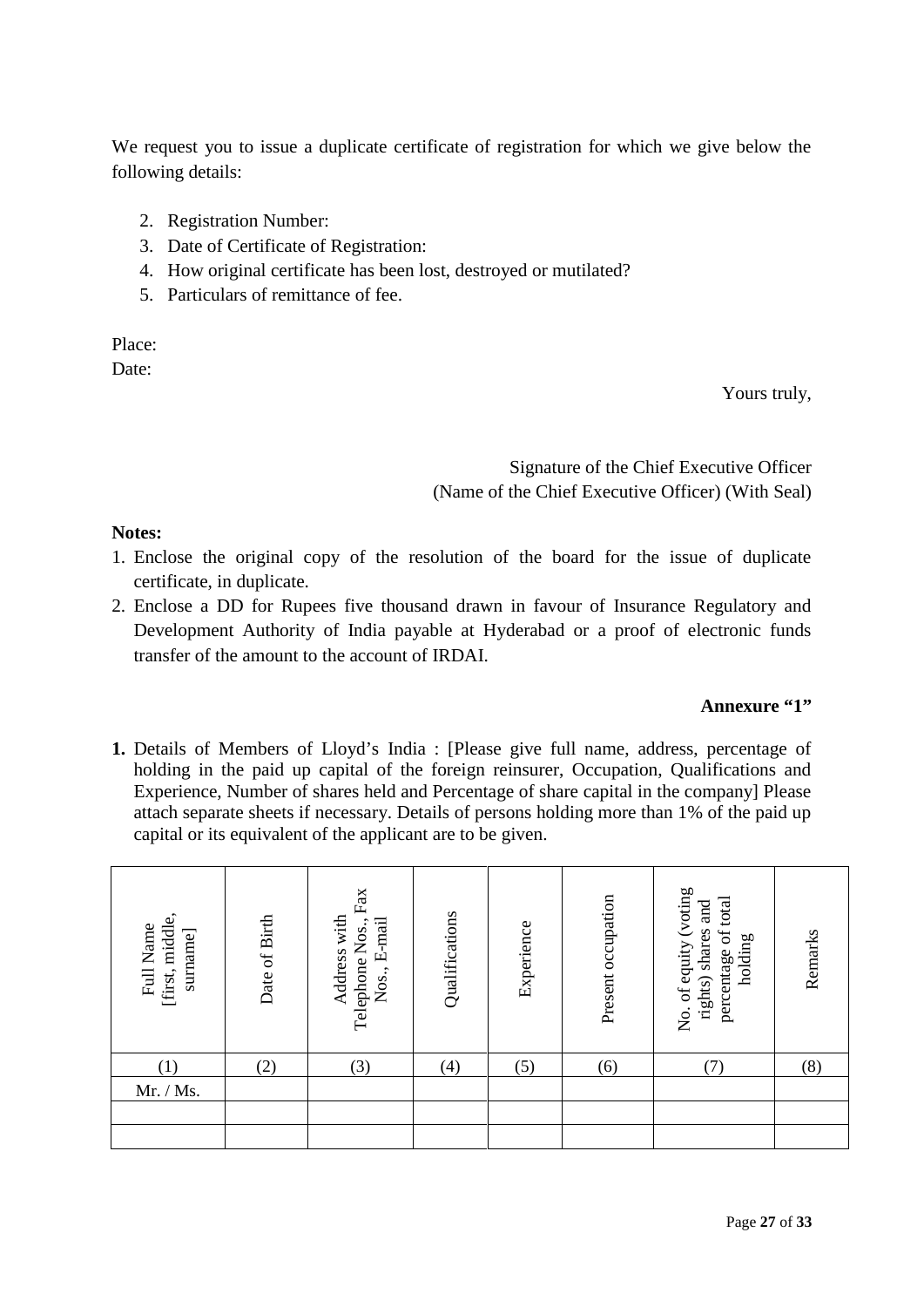Note: If the shareholder/ subscriber is a company or a body corporate registered in a foreign country, give the name of the company or body corporate in column (1), the country of incorporation and the date of registration in column (2), mention the areas of operation of the company in col.(5), leaving the columns 4 and 6 blank; statements of accounts of the company or body corporate for the last 3 years are to be given

#### Annexure "2"

#### Application Form - IRDAI/ Lloyd's India Service Company & Lloyd's India Syndicate **(to be applied through Lloyd's India)**

#### **I. Details of Lloyd's India Service Company**

- **2.** Name of the Lloyd's India Service Company:
- **3.** Address:
- **4.** Date of incorporation of the applicant: [DD/MM/YYYY]
- **5.** Registration No. issued by the Registrar of the Company, India:
- **6.** Main objects of MOA/ AOA of the Lloyd's India service company:
- **7.** Amount of authorised capital or its equivalent and amount subscribed:
- **8.** No. of years that the managing agent / promoter of the service company has been active. If so, details thereof:
- **9.** Permission from Lloyd's allowing establishment of a service company by the Managing Agent or Board Resolution by the Board of Directors of the promoter of the service company, as applicable:
- **10.** Details of shareholders/ subscribers of the service company: [Please give full name, address, percentage of holding in the paid up capital of the managing agent, Occupation, Qualifications and Experience, Number of shares held and Percentage of share capital in the company] Please attach separate sheets if necessary. Details of persons holding more than 5% of the paid up capital or its equivalent of the applicant are to be given.

| [first, middle,<br>Full Name<br>surname | Date of Birth | $\rm{Fax}$<br>Address with<br>Telephone Nos.,<br>E-mail<br>Nos., | Qualifications | Experience | Present occupation | No. of equity (voting<br>percentage of total<br>and<br>rights) shares<br>holding | Remarks |
|-----------------------------------------|---------------|------------------------------------------------------------------|----------------|------------|--------------------|----------------------------------------------------------------------------------|---------|
| (1)                                     | (2)           | (3)                                                              | (4)            | (5)        | (6)                | 7)                                                                               | (8)     |
| Mr. / Ms.                               |               |                                                                  |                |            |                    |                                                                                  |         |
|                                         |               |                                                                  |                |            |                    |                                                                                  |         |
|                                         |               |                                                                  |                |            |                    |                                                                                  |         |

**Note**: If the shareholder/ subscriber is a company or a body corporate registered in a foreign country, give the name of the company or body corporate in column (1), the country of incorporation and the date of registration in column (2), mention the areas of operation of the company in col.(5), leaving the columns 4 and 6 blank; particulars indicating the countries of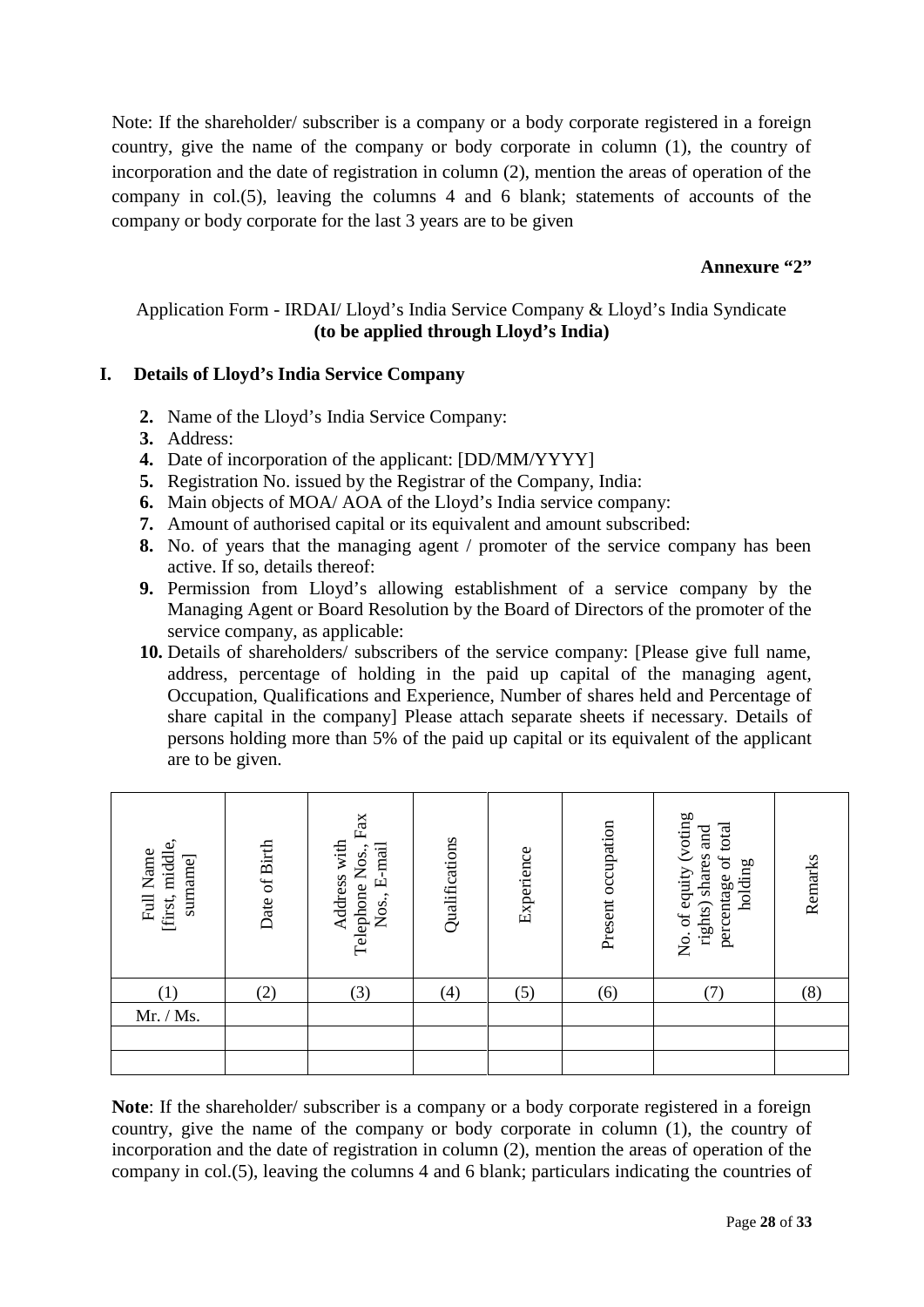operation, nature of business enclosing statements of accounts of the company or body corporate for the last 5 years are to be given. Adequate care may be taken to furnish full and complete information truthfully. Any misrepresentation found later will lead to disqualification of the service company.

11. **Details of Managing Agent / Promoter of the Service Company, as applicable**:

This section should set out the background information. Following information should be included:

- Particulars of the Managing Agent / Promoter of the service company, as applicable (e.g. company name, address, names of directors, etc.).
- Nature of business, years in business of the Managing Agent/ Promoter of the Service Company.
- Past record of regulatory interventions/restrictive directions in respect of the Managing Agent/ Promoter of the Service Company.
- Financial statements for the last five years.
- Strengths of the Managing Agent/ Promoter of the service company.

#### **12. Details of Service Company**

This section should provide the key aspects of the service company. This will cover the following:

- Service Company Address:
- Address for Communication (state the name of the Authorised person, telephone numbers, fax numbers, mobile number, e-mail address and such other details:
- Whether the service company has completed the Lloyd's Service Company Coverholder Undertaking through which the Service Company agrees to comply with all relevant rules and requirements of both Lloyd's and the local legal, fiscal, taxation and regulatory authorities. – Yes/ No
- Whether the service company has completed the Lloyd's Coverholder Decision Paper - Yes/ No
- Please provide detailed information on the following:
	- i. the level of underwriting and claims authority granted to the Service Company by the Managing Agent/ Promoter;
	- ii. the business strategy for the Service Company which will include geographic spread, underwriting, types of reinsurance arrangements including retention limits, investments, information technology recruitment and training, internal controls, expenses of administration, technical skills.
	- iii. details relating to principal staff operating in the Service Company,
	- iv. financial information,
	- v. professional indemnity details,
	- vi. classes of business to be underwritten by the Service Company,
	- vii. the approach the Service Company will take to ensure compliance with licensing requirements.
- Allocation of responsibilities of Chief Executive Officer, Chief Underwriting Officer & Chief Financial Officer.(Proposed)
- Organizational structure. Reporting relationships.
- Whether the service company has completed the Lloyd's Service Company Self- Assessment against the Lloyd's Minimum Standards – Yes/ No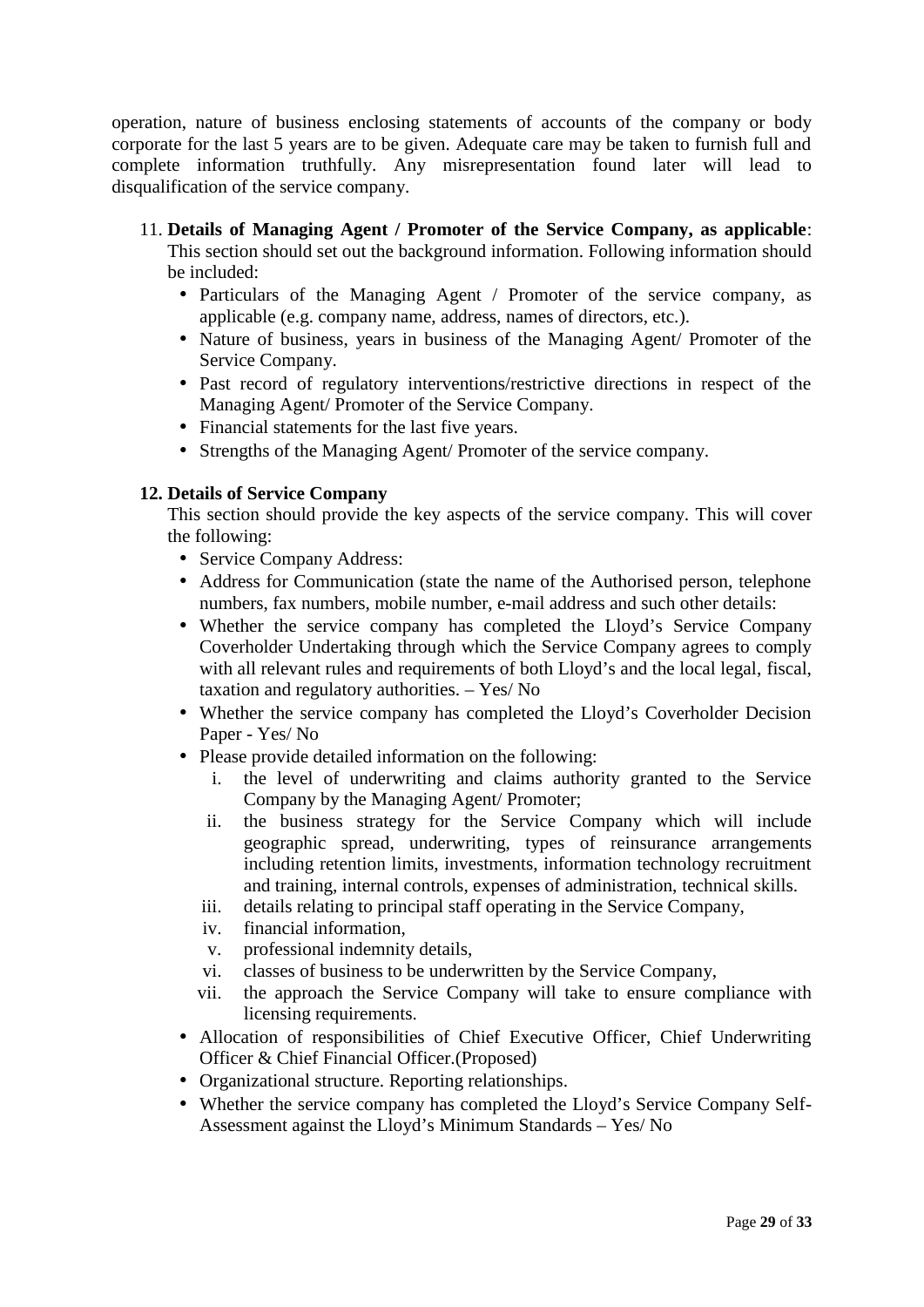- Whether the Service company has entered into Service Company Underwriting Agreement, a contract that delegates authority to the service company from Members of Lloyd's of the relevant syndicates – Yes/ No
- If yes, the details of the syndicates they represent.

# **13. Details of all the Directors, Chief Executive Officer (CEO), Chief Underwriting Officer (CUO) and Chief Financial Officer (CFO) of the service company (Key Management Personnel):**

Please furnish the particulars in separate sheets the pro forma given below:-

- $\Box$  Name (and any previous names)
- $\Box$  Private and Business Address (including any other private addresses within the last 15 years), current Telephone, Fax and E-mail Addresses:
- $\Box$  Date and Place of Birth
- $\Box$  Nationality (and any previous Nationality)
- $\Box$  Passport / Identity Card:
	- --Number
	- --Date and Place of Issue:
	- --Date of expiry
	- --Issuing Authority:
- $\Box$  Details of any loans or guarantees issued to or on behalf of the company in which the Directors and Key Management Personnel have a management or shareholding interest
- Family Status
- $\Box$  Details and Dates of Academic Qualification:
- $\Box$  Details and Dates of Professional Qualification:
- $\Box$  Description of the prospective position (including responsibilities) and proposed date of commencement:
- Work Experience:
	- Existing and Previous Employers (covering last 15 years)
	- Details of whether the Directors and Key Persons and / or their Employers have been formally supervised or regulated
	- Nature of Employer's Business
	- Designation: (including duties and responsibilities)
	- Date of Appointment
	- Date of Resignation/Departure
	- Details of Other Business interests in the last 15 years where the Directors and Key Management Personnel have been a working shareholder, director or controller.
- $\Box$  Relationship with the Company or related Companies or other third parties:-
	- Details of shareholdings or voting powers in the company, or related Companies or third parties:
	- Details of any Business relationships with the company or related Companies or third parties: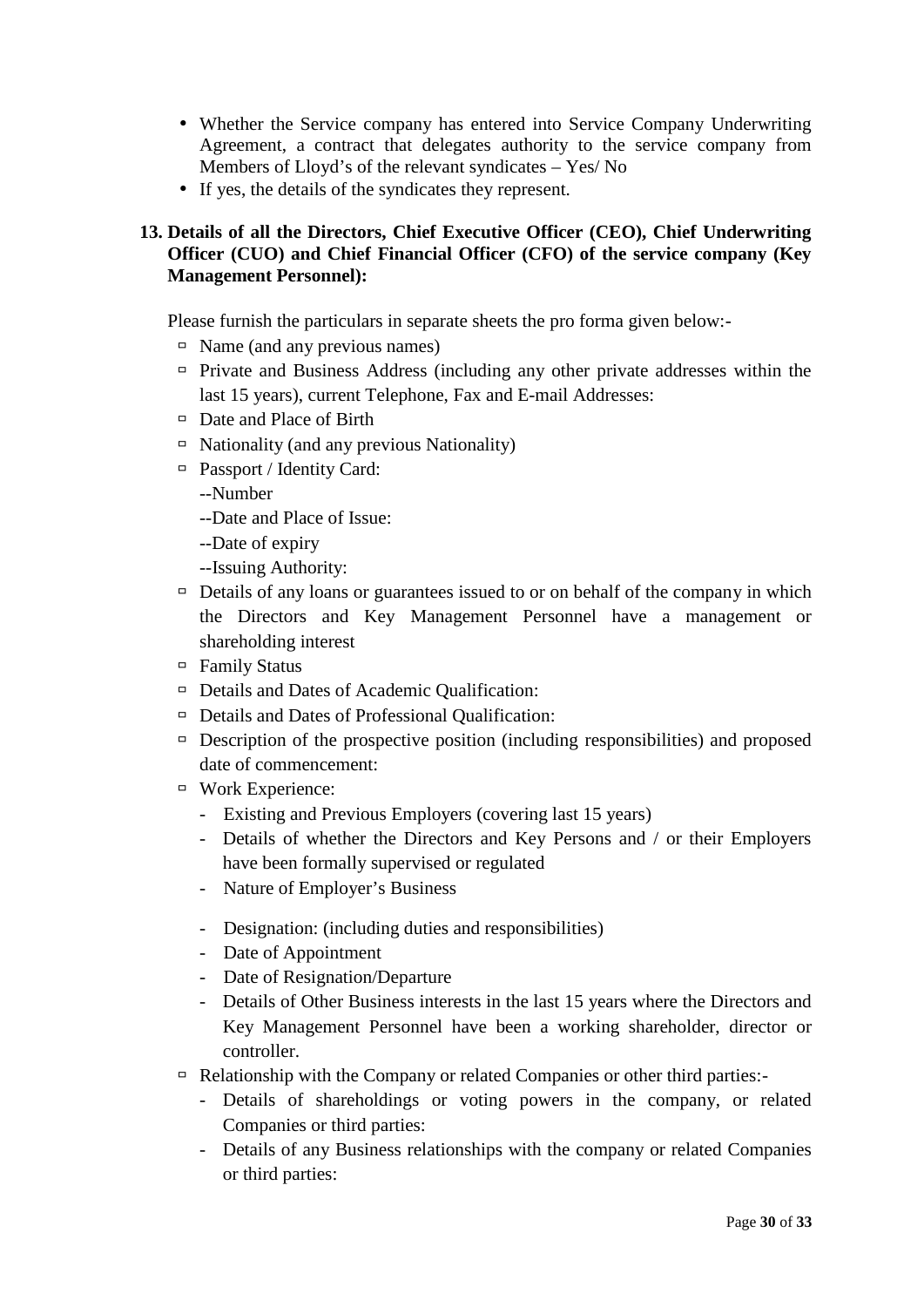- Details of any Business relationships between the Directors and Key Management Personnel former employers and the company or related Companies or third parties:
- Full details on the Directors and Key Management Personnel reputation and character:-
	- whether the applicant has ever been declared bankrupt;
	- any convictions of any offence involving fraud or other dishonesty;
	- any disqualification of the Directors and Key Management Personnel from acting as a director or in the management of any company or organisation;
	- whether the Directors and Key Management Personnel have ever been refused (or had revoked) a licence or authorisation to carry on any regulated financial business;
- $\Box$  Any censure or disciplinary action initiated by any Government, regulatory or professional body;
- $\Box$  Any dismissals from office or employment, subjection to disciplinary proceedings by the Directors' and Key Management Personnel's employer or been refused entry to any profession or occupation;
- $\Box$  Any litigation in which the Directors and Key Management Personnel have been involved over the last 5 years;
- $\Box$  Whether any governmental, regulatory or professional body has ever investigated any employer, company or organisation with which the Directors and Key Management Personnel have been associated as a director, officer, manager or shareholder;
- $\Box$  Whether any company or organisation with which the Directors and Key Management Personnel were associated as a director, officer, manager, shareholder or controller has ever been wound up, gone into receivership or ceased trading either whilst the Directors and Key Management Personnel was associated with it or within one year after the Directors and Key Management Personnel so ceased to be associated.

In the Remarks column, please mention whether any director is an agent, broker, any other intermediary, director or employee of any other insurance company (or reinsurer) in India or in any foreign country or director of any other company in India or in any foreign country.

#### **II. Details of the Lloyd's India Syndicate**

- 14. Name and other details of Members of Lloyd's promoting Lloyd's India Syndicate:
- 15. Permission from Members of Lloyd's to set-up Lloyd's India syndicate:
- 16. Line of reinsurance business that will be underwritten by Lloyd's India syndicate: Life/ General/ Composite
- 17. Whether the syndicate has entered into the Service Company Underwriting Agreement – Yes/No
- 18. If yes, details of the service company
- 19. Amount of assigned capital of Lloyd's syndicate: Rs ....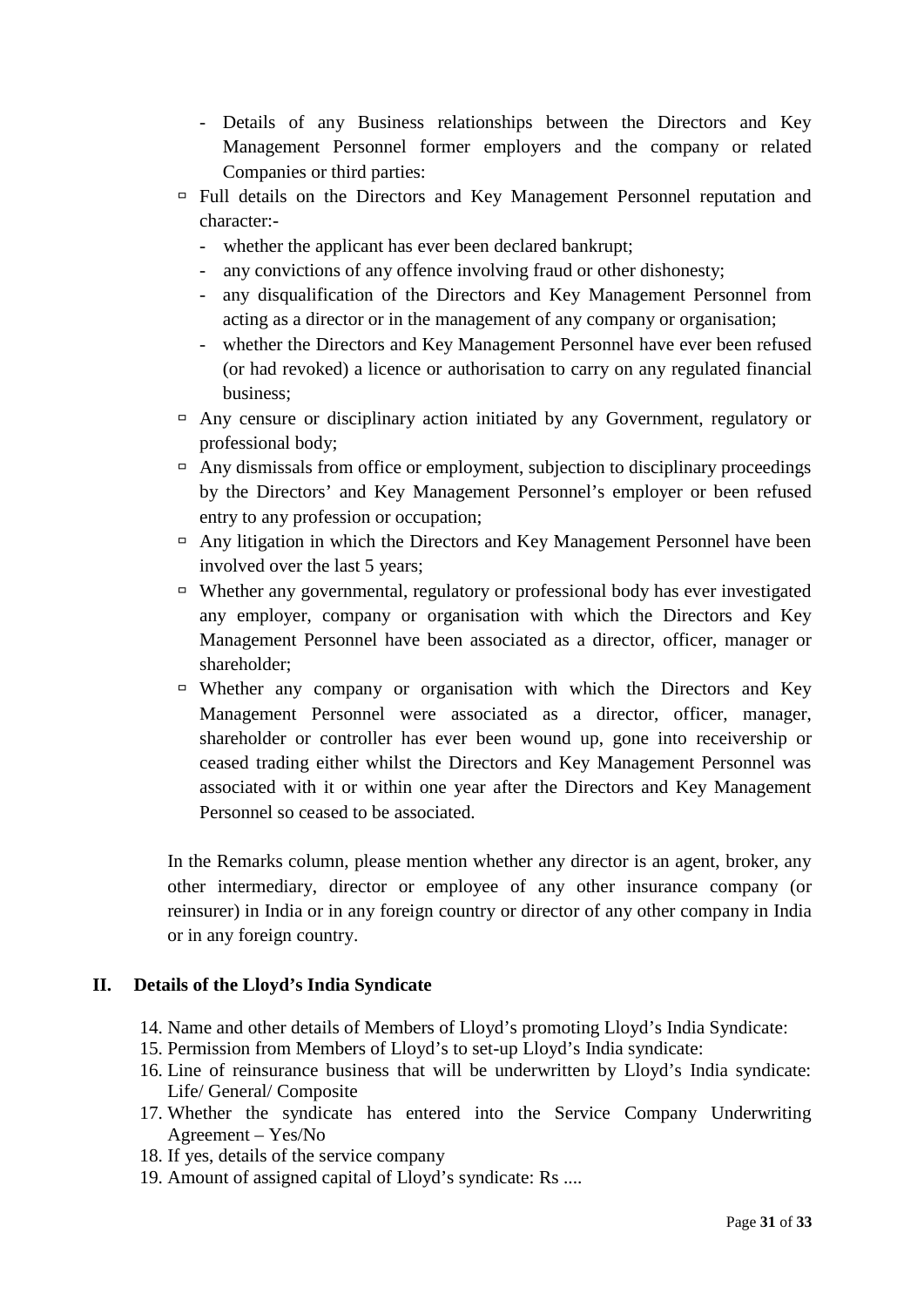#### 20. **Financial Projections**

A description of the model used for financial projections and assumptions should be provided, (financial projections for a period of 5 years separately, for each year from the commencement of operations). These should set out the following:

- Amount of business.
- Size of support and administrative staff.
- **•** Premium income.
- Investment income.
- Commissions and other sales related expenses.
- Expenses of administration.
- Income tax and other taxes.
- Statutory reserves.
- Required solvency margins.
- Profit and loss accounts and balance sheets.
- Capital needs.
- Break-even periods and the Return on Capital.

This section should also discuss the manner in which the future capital needs will be met.

- 21. **Particulars of Previous Application**: Has the applicant ever applied for registration or request for registration in India? If so, give particulars.
- 22. **Conclusion:** In conclusion, the application should discuss the viability of the operations. Any special issues or concerns should also be indicated.

#### *Joint Certification by the Lloyd's India Service Company and Lloyd's India Syndicate*

We, the undersigned, solemnly declare that the facts given in this application form on behalf of the Applicant are true and that the projections and estimations are based on reasonable assumptions.

- 1. Signature of the Authorised Person representing Lloyd's India Service Company *(with seal)* ...................
- 2. Signature of the Authorised Person representing Lloyd's India Syndicate *(with seal)* ...................

Place: Date:

#### *Certification by Chief Executive Officer, Lloyd's India*

I, the undersigned, solemnly declare that the facts given in this application form on behalf of the Applicant are true.

1. Signature of the Chief Executive Officer, Lloyd's India *(with seal)*

Place Date: